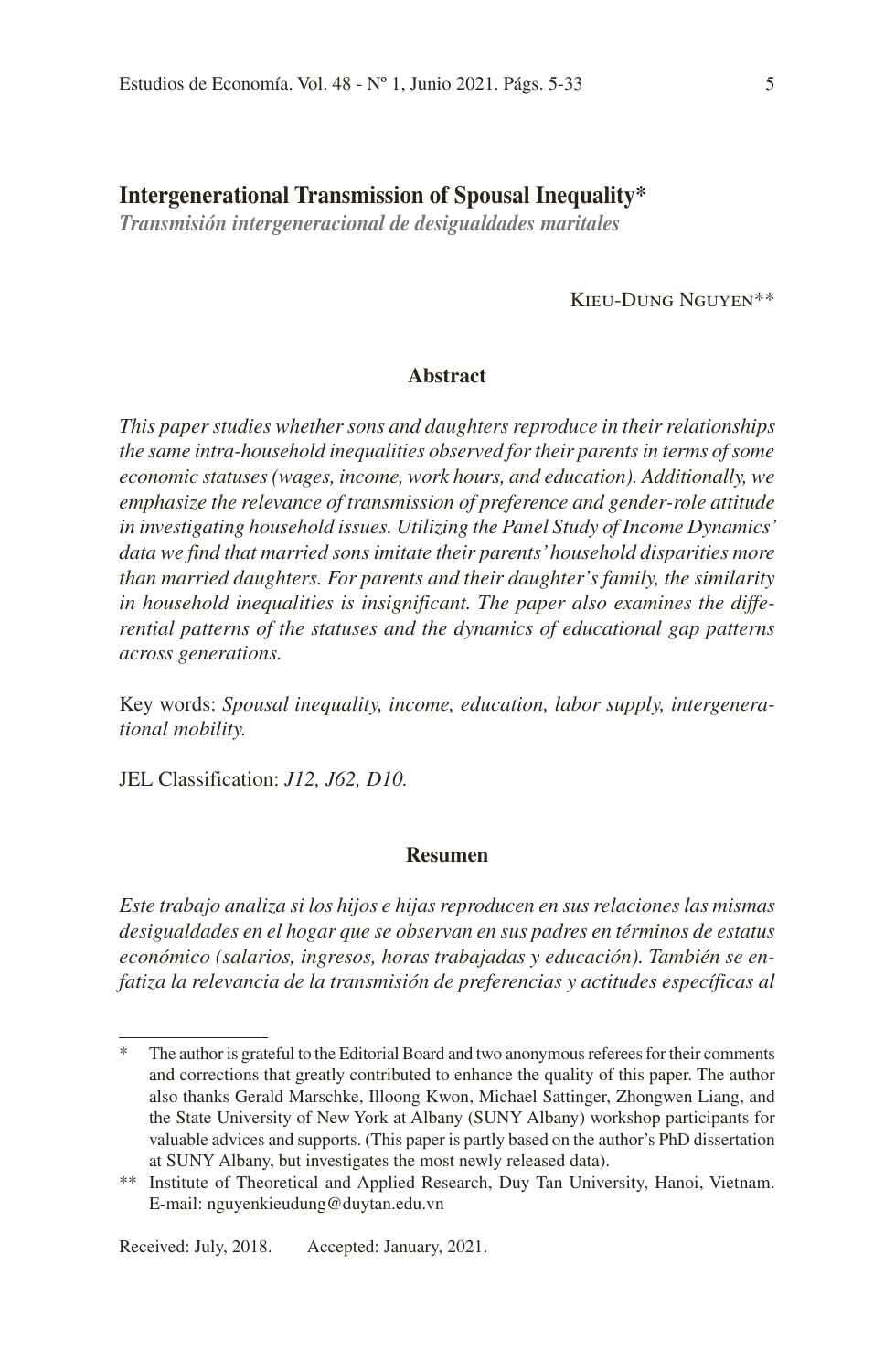*género. Usando un panel de dinámica de ingresos, encontramos que los hijos imitan más las disparidades de los padres que las hijas. El trabajo también examina la dinámica de los patrones de brechas educacionales entre generaciones.* 

Palabras clave: *Desigualdad marital, ingreso, educación, oferta laboral, mobilidad intergeneracional.*

Clasificación JEL: *J12, J62, D10.*

## **1. Introduction**

Economic literature has recognized the crucial role of intra-household (or spousal) inequality in theories of intra-household resource allocation, social income distribution, as well as intergenerational mobility for decades. Chiappori & Meghir (2014) stated that inequality relates to poverty and investment in children, which implies the intergenerational transmission of poverty. They insisted that it is necessary to pay more attention to intra-household inequality from theoretical and empirical perspectives. Understanding intra-household inequality, and more broadly intra-household allocations, is necessary to estimate the impact of policies and programs on poverty alleviation, expanding the question from those who benefit directly from the policies and programs to child poverty and child development more generally.

What are the factors responsible for the inequality of economic status between spouses? Besides individual and household characteristics and social environment, the parental disparity in economic status emerges as a potential determinant of the inequality. How does the parental income gap influence that gap of their offspring's family? And how does a "marrying-down" father affect his son's decision to marry a less educated woman? Psychoanalytic theory, based on Freud's work, has, for a long time, argued that people tend to marry a person who is similar to their opposite-sex parent. Sociological literature provides evidence that gender-role attitude and experiences play a determining role in shaping the attitude of their children, affecting their family formation and marital lives in adulthood (Platt & Polavieja, 2016). Economic studies recently also paid attention to the dynamics of preferences over generations. They recognized that preference-based explanations might offer both theoretical and empirical insights into human behavior.

This paper provides the first evidence on intergenerational transmission of within-household inequality. Concretely, it examines whether children reproduce in their own family the same intra-household inequalities observed for their parents regarding income, wages, work hours, and education. Although numerous past works investigated the transmission of economic statuses, none of them focused on transmitting the statuses' inequality, to our knowledge. These statuses are chosen because they are commonly used economic indicators. Non-unitary models concur that intra-household resource allocation is affected differently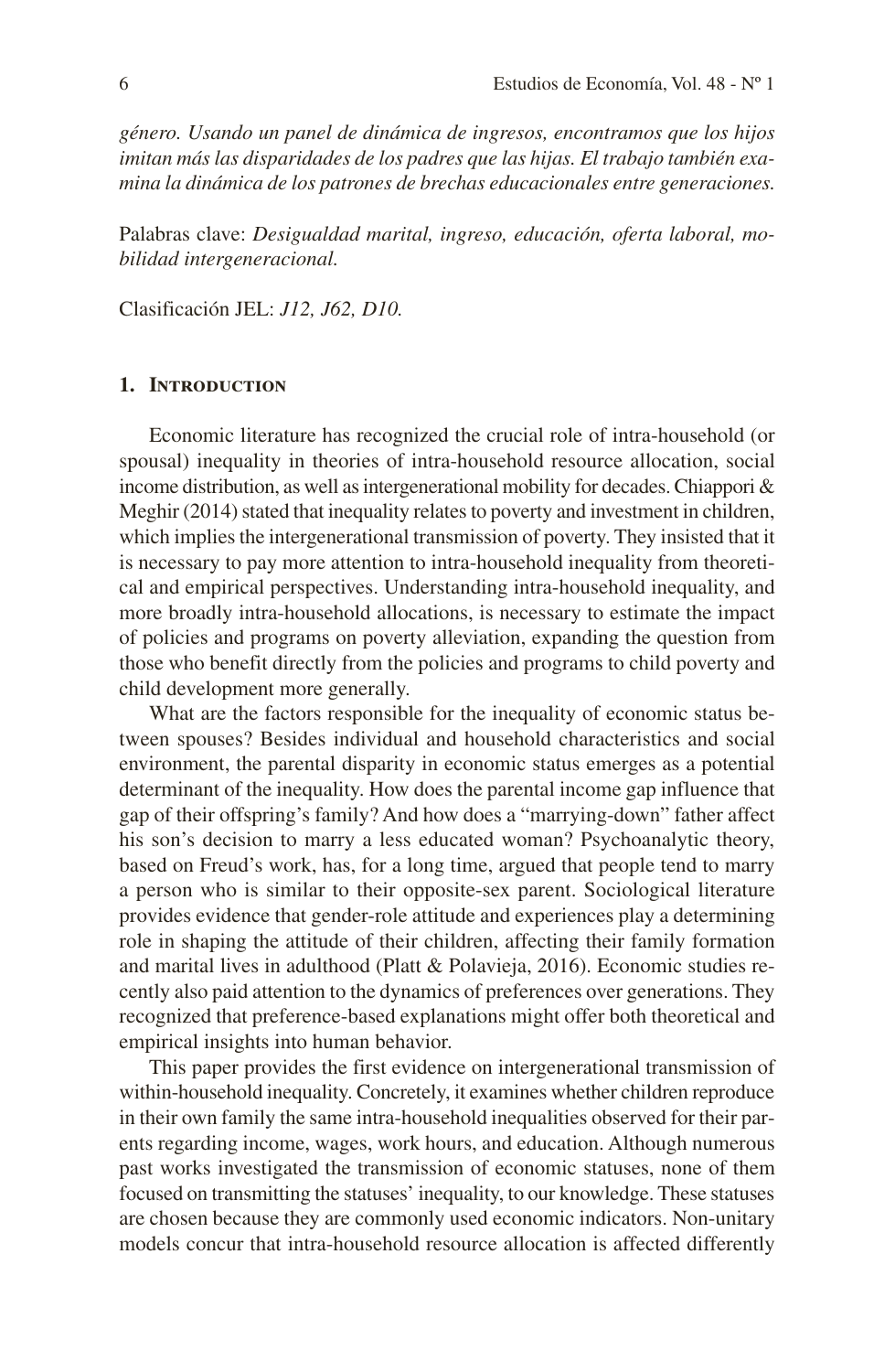by the husband's and wife's bargaining power. For example, wives with more negotiating power may distribute more significant resources to their children than their husbands. Spousal relative earnings, education, and labor supply can be used as proxies for their power (Chiappori, 1992; Lundberg & Pollak, 1996; Jensen, 2012). The spousal gaps in these economic statuses are good predictors of the household resource allocation between partners. Therefore our findings could imply that there is an intergenerational transmission of intra-household behaviors. There are several ways to estimate spousal earnings inequality (and also inequalities in other economic statuses) in a household: (i) the ratio of a wife's earnings to the combined earnings of both spouses; (ii) the ratio of the average earnings of females to that of males in a household; and (iii) the ratio of the difference between two spouses' earnings to their combined earnings. The first approach is not a direct measure of spousal disparity because when two spouses' earnings are equal, the inequality is not zero. The second method's advantage is its easy comparison between two sexes' earnings, but female benefits from the inequality may cancel out those of males (Woolley & Marshall, 1994; Bertrand *et al.*, 2015).

This paper uses the last method to calculate income inequality. It directly measures the magnitude of inequality within the household. The spousal income inequality is calculated by the ratio of the difference between spousal incomes to the combination of their incomes. We do not use the numerator's absolute value as we are interested in the gender aspect of the inequality: the inequality may be considered a measurement of a woman's power in the household. Inequalities in the other three statuses are defined similarly. Utilizing data from the United States' Panel Study of Income Dynamics, we point out significant relationships between parent's and son's family for those inequalities. In contrast, those between parents and their daughter's family are insignificant. Estimating the inequality transmission of educational and work hours is consistent with those for wage and income. An explanation for the consistency is the high correlation between education, labor supply, and earnings: the higher degree an individual gets, the more money she will earn. Also, the more she works, the more she earns. The paper also emphasizes the relevance of transmission of preference and gender-role view in the study of household problems.

#### **2. Intra-household inequality and intergenerational mobility**

Household inequalities play a crucial role in theories of intra-household resource allocation, social income distribution, as well as intergenerational persistence. Neglecting intra-household inequality may cause a serious understatement of social inequality and poverty estimation (Haddad & Kanbur, 1990). Woolley & Marshall (1994) argued that a measurement of intra-household inequalities is compelling because: (i) It is ubiquitous in both developed and developing nations; (ii) Many policy issues related to this kind of inequality. For example, an estimation of an individual's demands on household products and leisure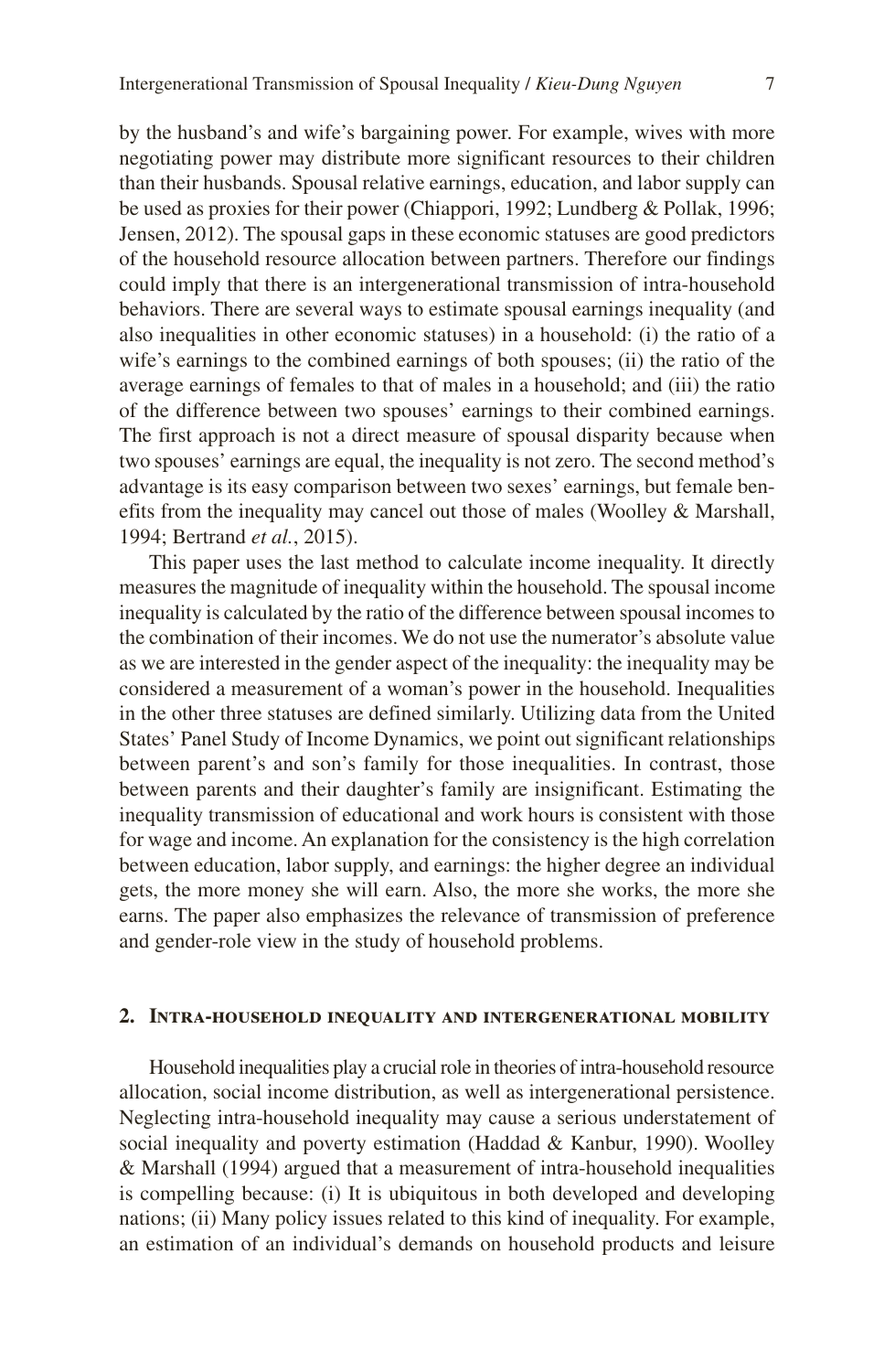should be usually based on an assumption of a rule governing the sharing of household resources; and (iii) It may also influence tax policy. For instance, the US taxes the combined incomes of married couples while many other countries calculate income tax based on individual incomes. Improved information about intra-household inequality could help policymakers to design a better income tax system. Sociologists are interested in intra-household inequalities as they are important determinants of the division of power within families and causes of troubles and family dissolutions and can help explain gender-roles and gender inequality.

This study analyzes the extent of the intergenerational transmission of earnings, labor supply, and educational inequalities within households. One remarkable phenomenon in many western countries recently is the surge in the number of families where the wives out-earn their husbands. In the US, this kind of family is supposed to be less happy, suffer greater strife, and be more prone to divorce. The spousal inequality of earnings is also linked to domestic violence and marital instability (Aizer, 2010; Browning & Gortz, 2012; Zhang *et al.*; 2015; Bertrand *et al.*, 2015*).* Winkler (1998) highlighted the idea that the distribution of earnings between spouses may affect household decisions as well as labor market decisions. Theoretical works on bargaining within marriage (e.g., Lundberg & Pollack, 1996; Bergstrom, 1996) emphasized that the wives' relative earnings affect the "threat point"- the level of utility the spouses attain if the marriage dissolves - and their bargaining power in the household. The spousal educational differential is also a measure of their relative empowerment. A higher educational level provides women more opportunities to exit the marriage and still survive.

Concerning labor market participation, Chiappori (1992) argued that spousal labor supply partly reflects spouses' leisure time. The sharing rule of leisure time can be used as a proxy for the division of consumption between spouses. Spousal labor supply can be a proxy for their decision-making power. More participation in the labor market raises their likelihood of self-financing and having a good life when they leave the household (Jensen, 2012). Bargaining power may also affect other family members' working behaviors (Nguyen, 2019). From another perspective, Pollak (2005) suggested that spousal earnings affect their bargaining power, not the wage. As work hours determine the earnings, they also affect the power. Nevertheless, higher earnings, thanks to longer hours worked and less time for housework, do not create more power. But higher earnings thanks to high wage rates do. Moeeni (2019) focused on the interaction between education, wage, and labor supply. She argued that higher educational attainment leads to higher potential wages and improves the likelihood of labor force participation. On the other hand, spouses' educational attainment affects their negotiation power as well. Past literature also suggested alternative spousal bargaining power measures such as leisure time, housework, assets, and social status (Beegle *et al.*, 2001; Gupta & Stratton, 2010).

Regarding children's outcomes, previous literature supposed that women's empowerment is related to positive outcomes of their children as they are more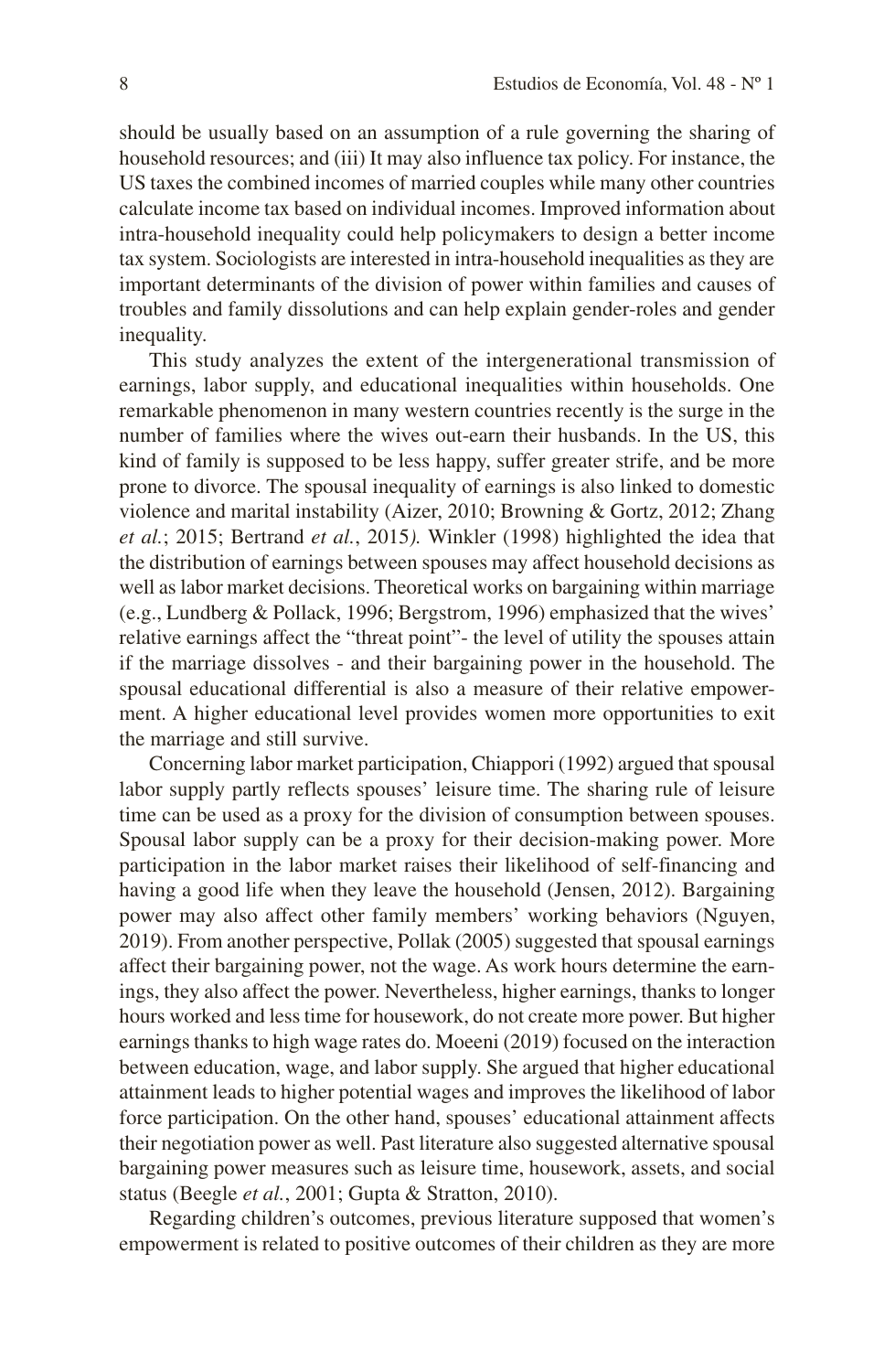likely to invest in children's nutrition, food, education, and clothing. As primary childcare givers, their empowerment positively affects children's health and development as well (Thomas, 1990; Hoddinott & Haddad, 1995; Quisumbing *et al.*, 2003; Behrman & Hoddinott, 2005; Bobonis, 2009).

Transmission of social norms such as gender-role attitude helps explain the intergenerational transmission of the inequalities. Though there is no work directly dealing with the persistence of the disparities, past literature well documented the link in working behaviors across generations using data from various countries (Bütikofer, 2013). Following Fernandez *et al.* (2004), a series of studies found the connection in working status between mothers-in-law and daughters-in-law. As working mothers play a role model to sons in childhood, the sons' preference toward working women is well established and significantly affects their choice of a future wife. Kawaguchi & Miyazaki (2009) explored a similar topic using Japanese data. Although they did not find a clear relationship in full-time work status between mother and son's wife, they stressed that the son of a working mother does not favor traditional gender-roles.

While an extensive body of literature focused on the role of personal and work characteristics on gender inequality of economic status, few studies scrutinized spousal disparities in status. Non-unitary models considered spousal labor supply as an outcome of spouses' negotiations rather than being determined before the marriage (Kalugina *et al.*, 2009). Some studies confirmed that men's work hours are positively affected by educational attainment, work experience, and tenure but negatively affected by the number of children (Glauber & Gozjolko, 2011). A reduction in the female labor supply due to childbirth seriously influences their earnings (Winslow-Bowe, 2009). Literature also documented the effects of family income, spousal educational gap, race, and conditions shaping spouses' choices, especially those involved in labor division in the household, on the spousal wage gap. It highlights work conditions such as industrial, occupational, workplace discrimination, and household services in eliminating the disparity (Huato & Zeno, 2009). As income is the product of wages and work hours, it may be also determined by the negotiations and individual decisions rather than established before family formation.

Two theories can explain the contribution of relative spousal earnings: (i) gender specialization and (ii) economic independence. The first theory insists that spouses specialize in tasks based on gender to maximize total marital gains. An increase in male earnings reduces their wives' likelihood of joining the labor market since men specializing in the labor market and women specializing in housework make their marriage more efficient. For example, in one-income families, the wife usually is responsible for childcare and housework, while her husband works to earn money. The second theory suggests that both spouses compete to enhance their decision-making power in the family. Higher wives' earnings result in better bargaining power and improves their exit option from marriage. The theory argues that female labor force involvement is determined mainly by their education and work experience. The number of children is a key support to the specialization theory. Married men usually work more to compensate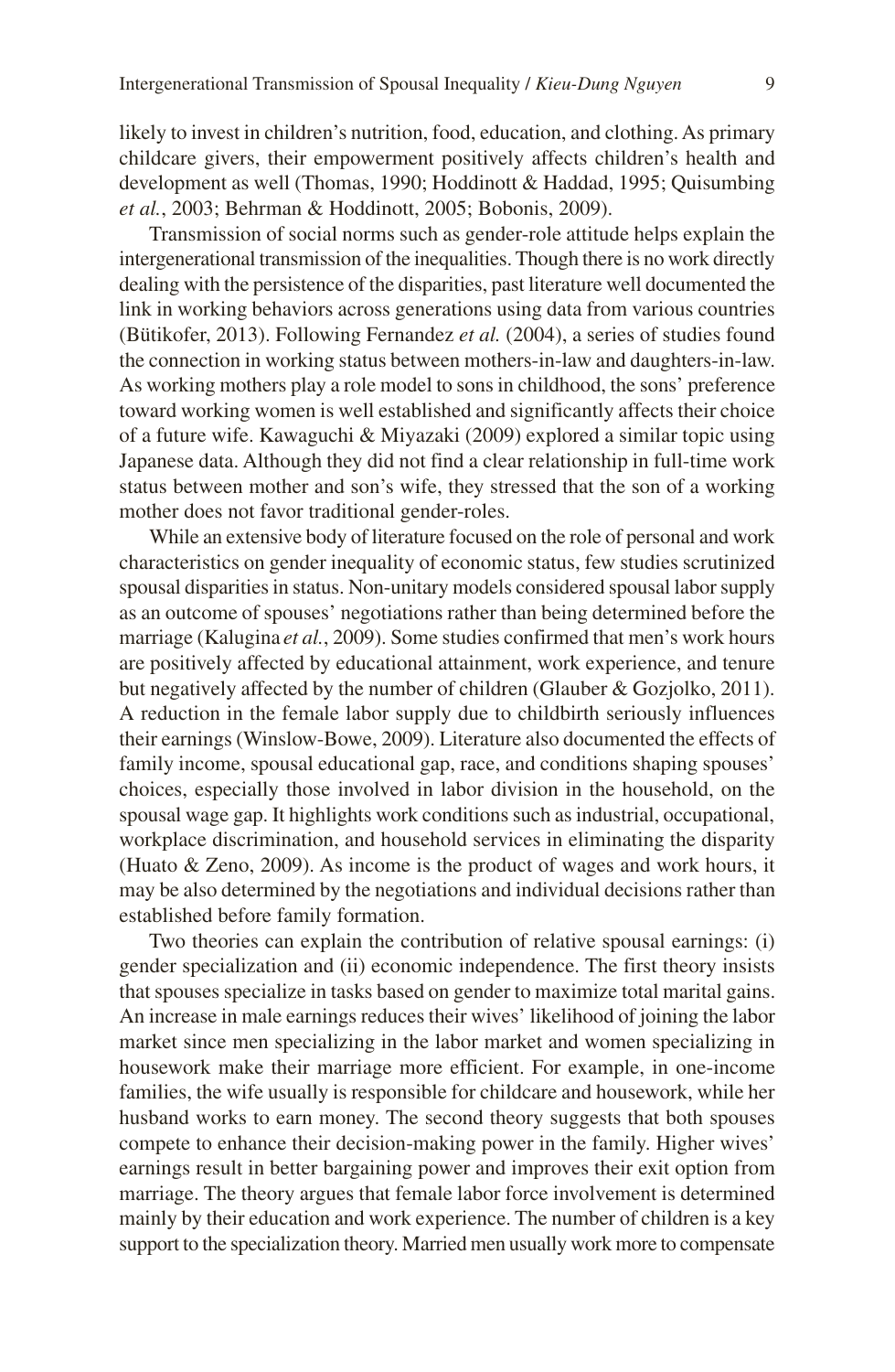for the decline of their wives' work hours following childbirth (Nguyen, 2013; Kulkarni, 2015). Other theories suggest that gender norms encourage men to be breadwinners and raise their labor supply availability after being a father. Fathers are also considered better than men without children in terms of commitment, productivity, and responsibility. They are usually offered higher salaries, more overtime work, and more promotion opportunities than their childless counterparts (Glauber & Gozjolko, 2011). Past literature also stressed the role of one spouse's labor supply as insurance against the other spouse's job loss. They documented a surge in non-work spouses' participation in the labor market and the labor supply of currently-participating spouses following their partner's unemployment (Stephens, 2002). Marriage market conditions and marriage laws may affect spousal labor supply by changing the resource allocation between spouses as well (Donni & Ponthieux, 2011; Nguyen *et al.*, 2018). Therefore, the transmission of spousal inequalities can be the consequence of transmission in behavior rather than matching two people with individual characteristics.

#### **3. Literature review**

A significant source of empirical literature for our study is those papers dealing with intergenerational mobility. Intergenerational mobility is determined as alterations in socioeconomic status from the parents' to their children's generation. The economic literature usually explores issues on the mobility of well-being (income, earnings, wages, consumption, savings, nutrition, health, etc.), human capital, and labor supply, while sociologists are interested in family and social issues (marital status, marital shocks, children's talents, context, and family culture, etc.). The theoretical literature on parental impact on children is often inspired by the influential works of Becker & Tomes (1979, 1986). Becker and Tome assumed that each family maximizes a utility function over their own and their offspring's generations. The endowment from genes such as race, ability, family reputation, or connections contributes to the outcomes of children when they become adults. Addio (2007) noted that intergenerational mobility gets the attention of social scientists because (i) the allocation of resources across generations influences the overall social welfare of those generations, (ii) mobility supports economic equality, social justice, and equity of allocation of resources, and (iii) mobility helps to attain better economic efficiency. As for Mogstad (2017), three essential ingredients for estimating intergenerational persistence include time in early life, a set of skills, and some types of investments.

An extensive body of previous literature dealt with intergenerational mobility of earnings. For the US, economists usually utilize the Panel Study of Income Dynamics data because it allows them to measure changes in parents' and children's status over time. Solon (1992) showed the biases in estimating intergenerational elasticity due to using short-run incomes or homogeneous samples rather than permanent incomes and random samples. His analyses provided an intergenerational correlation in long-run income for the US of around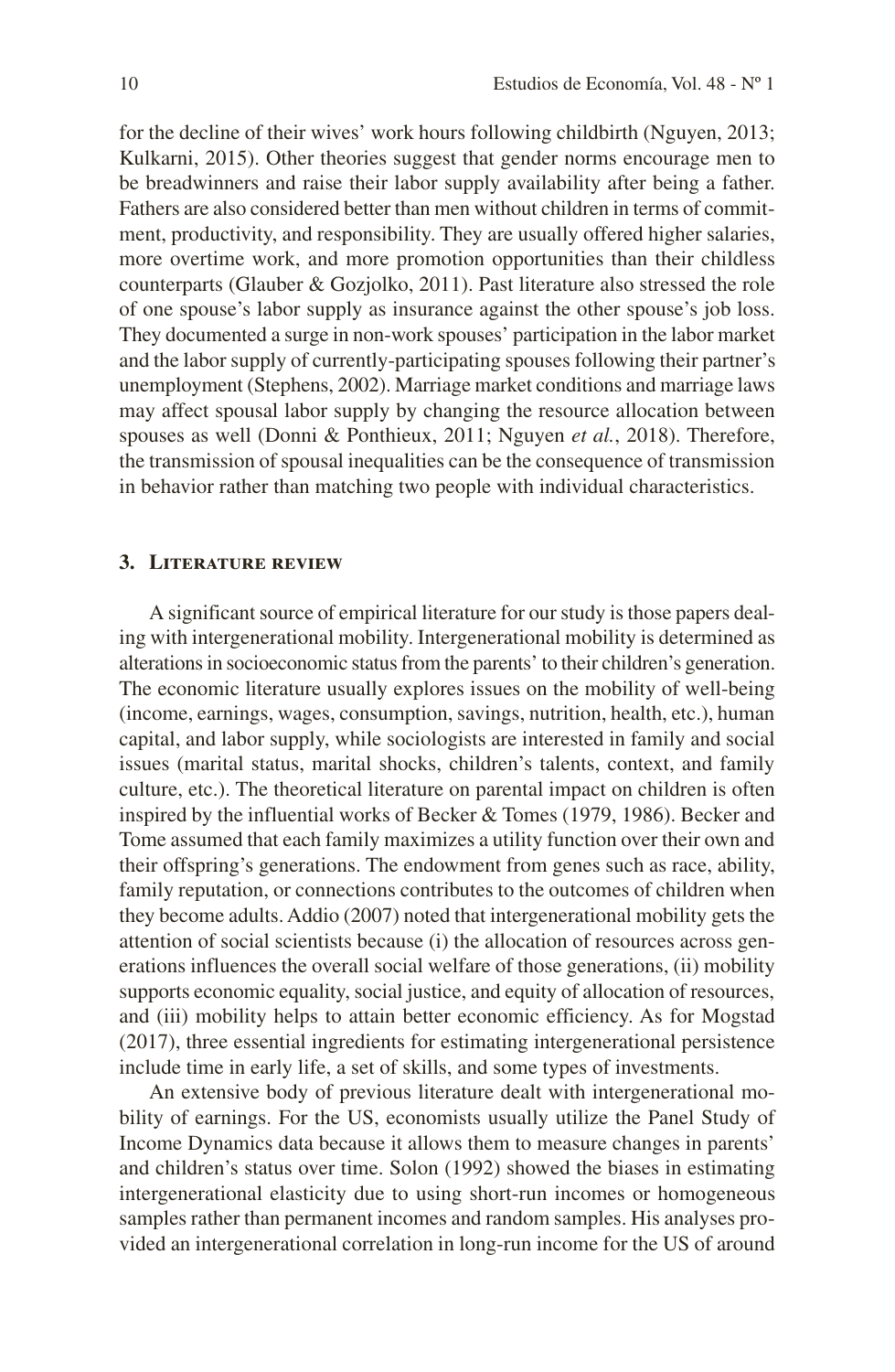0.4. Couch & Dunn (1997) and Osterbacka (2001), estimating for Germany and Finland, respectively, both found an elasticity of 0.1. Francesconi & Ermisch (2002) used the Goldthorpe-Hope score as a status measurement and found a correlation between 0.17 and 0.23 for Britain. Bjorklund *et al.* (2006) used Swedish data to quantify the persistence in income and schooling. They insisted that both pre and post-natal characteristics, such as the childhood environment, affect children's outcomes. Chetty *et al.* (2014) agreed with Lee & Solon (2009) that intergenerational mobility of income has remained stable over the last decades of the 20th century in the US. Concerning hourly wages, Altonji & Dunn (2000) used the US data to point out a similarity in wages between parents and children. Liu & Zeng (2009) insisted on the crucial role of the biological link between parents and children in intergenerational mobility in the US by likewise utilizing the Panel Study of Income Dynamics data. Recently, Neidhöfer *et al.* (2018) investigated 18 Latin American countries' household data and pointed out that intergenerational income mobility surges in this area. Corak (2020) used the Census data in 1986 to indicate that Canada's regional income mobility is determined mostly by the inequality among low-income families. Deutscher & Mazumder (2020), based on Australian administrative data to compare the intergenerational mobility of different regions, concluded that segregation and education are key determinants of mobility.

The second branch of literature is on educational mobility. Educational attainment is considered as more easily calculated than another economic status such as income. Notably, it is a crucial determinant for occupation choice and earnings (Stuhler, 2018). Overall, past literature suggested that the transmission of the attainment and qualifications are significant (Addio, 2007). Using German data on immigration, Frick & Wagner (2000) and Dustmann (2005) provided opposite findings on educational outcome links between two generations. The first confirms a clear link, while the second denies it. Some others investigating the US data, such as Card (2005) and Borjas (2006), tried to compare the persistence of the outcomes between native and immigrant groups and among different ethnic groups. Researchers also focused on the role of genetic inheritance and family characteristics on the transmission (Addio, 2007). For example, Huang (2013) used the US data to quantify the role of household assets on the transmission of educational attainment across generations. He found that assets improve the transmission of years of schooling. Recently, Agüero & Ramachandran (2018) evaluated the impact of educational reforms in 1980 on the transmission of schooling in Zimbabwe and pointed out a significant correlation between parents' and their children's secondary school attainment.

Our study also benefits from studies on the transmission of labor supply. Couch & Dunn (1997) discovered that the connection between fathers and sons in terms of work hours in the US is more robust than in Germany. Del Boca *et al.* (2000) investigated Italian data and detected connections between the labor market involvement of daughters and that of their mother and mother-in-law. Exploring the Survey of Income and Program Participation's data, Morrill and Morrill (2013) suggested robust links between the labor market involvements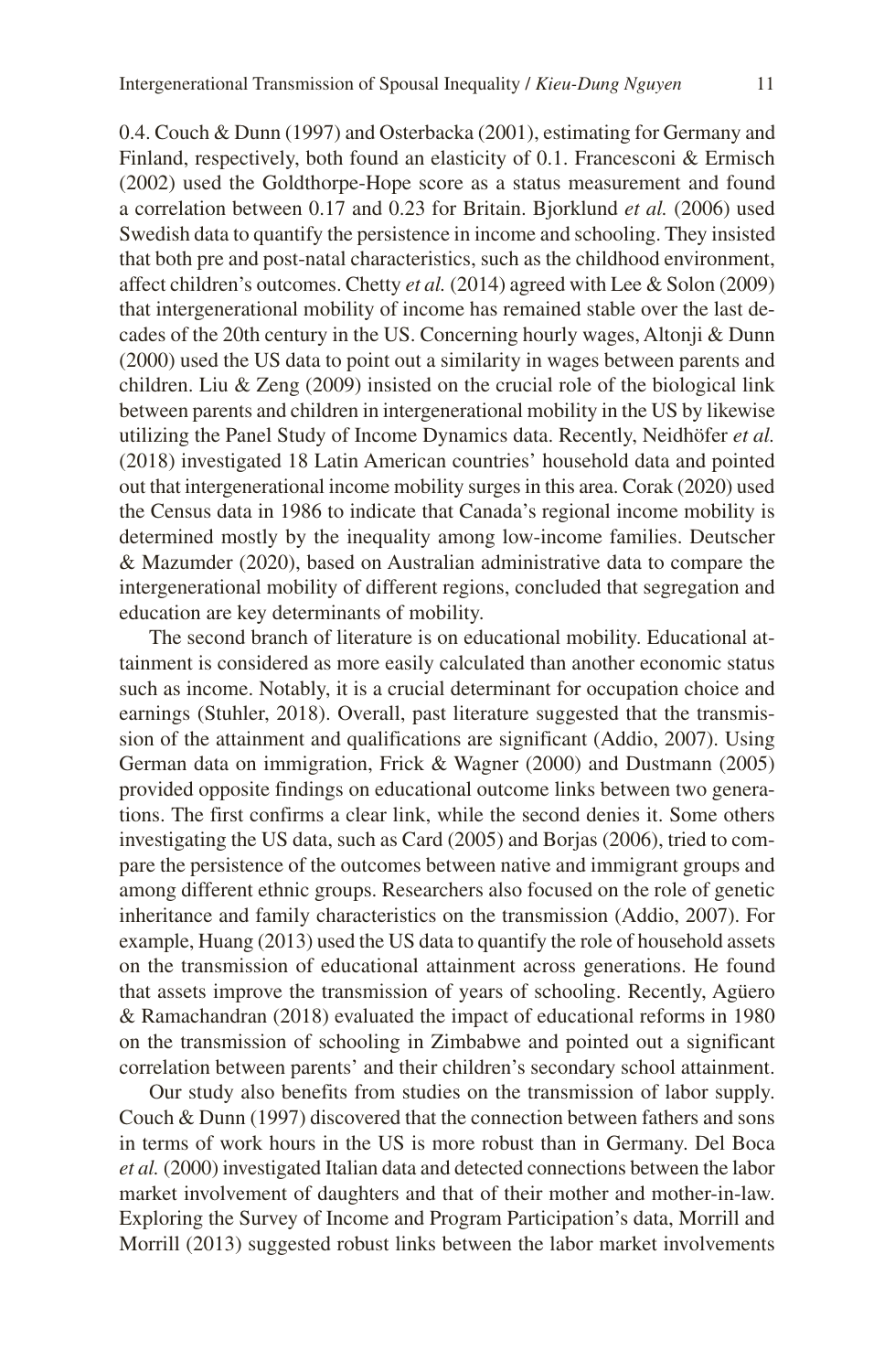of mothers and daughters, and mothers-in-law and daughters-in-law in the US. Notably, they acknowledged that the connection between mother-in-law and daughter-in-law is stronger. Van Putten *et al.* (2008) probed data of the Netherlands and indicated that daughters of working women have longer work duration than those of homemaking mothers. However, the labor force participation status of mothers does not affect that of their daughters. Altonji  $\&$ Dunn (2012) analyzed the US data of National Longitudinal Surveys of Labor Market Experience and discovered a strong link in the work hours of same-sex family members. The association of weeks worked between same-sex parent and child is also uncovered. Using the March Current Population Survey, Blau *et al.* (2013) also found a correlation in labor supply between US-born women and their immigrant parents. The labor supply of women with foreign-born mothers is affected more strongly than with foreign-born fathers. They supposed that the reason for this phenomenon is the transmission of gender-roles across generations. Studies on the relationship between labor regulations and labor supply bring us useful arguments as well (e.g., Oreffice, 2007; Nguyen *et al.*, 2021a; Nguyen *et al.*, 2021b).

The literature on the in-law relationship also provided us some crucial insights. Fernandez *et al.* (2004), a notable study on this category, pointed out a strong correlation in weeks worked between mother-in-law and daughter-in-law using US data. Based on the work of Fernandez *et al.*, several other works investigated similar problems in different countries. Kawaguchi·& Miyazaki (2009) and Bütikofer (2013) utilized Japanese and Swiss data to revisit Fernandez *et al.*'s problem and ended up with the same conclusion. Kawaguchi·& Miyazaki explained that sons of working women prefer working wives to traditional wives. Papapetrou & Tsalaporta (2018) suggested that in Greece, a wife's labor market participation is impacted by both her mother's and mother-in-law's participation. Li & Liu (2019) tested the correlation between daughter-in-law and mother-inlaw by son's gender-role attitude and household productivity based on Chinese data. Campos-Vazquez *et al.* (2014), using the Mexican context, insisted that the correlation is mainly fostered by sons with low educational levels. However, they did not find any link between a mother and her daughter in the labor market participation. Kailaheimo-Lönnqvist *et al.* (2019) examined a different problem: the impact of parents-in-law's resources on women's success in their career. They found that the resources improved the woman's occupational attainment in Finland.

Another branch of literature related to our work is on intra-household inequalities. It covers the disparities in earnings, work hours, education, and time allocation between husband and wife and the factors affecting them. Fuchs (1986) suggested using the ratio of average female earnings to average male earnings in a household as an index for earnings inequality. Figari *et al.* (2007) estimated the effects of public policies on marital income inequality through income and consumption. They supposed that public policies indirectly affect other kinds of inequalities, such as time-use inequality. To calculate spousal inequality, Woolley & Marshall (1994) and Kanbur & Haddad (1994) proposed an income inequality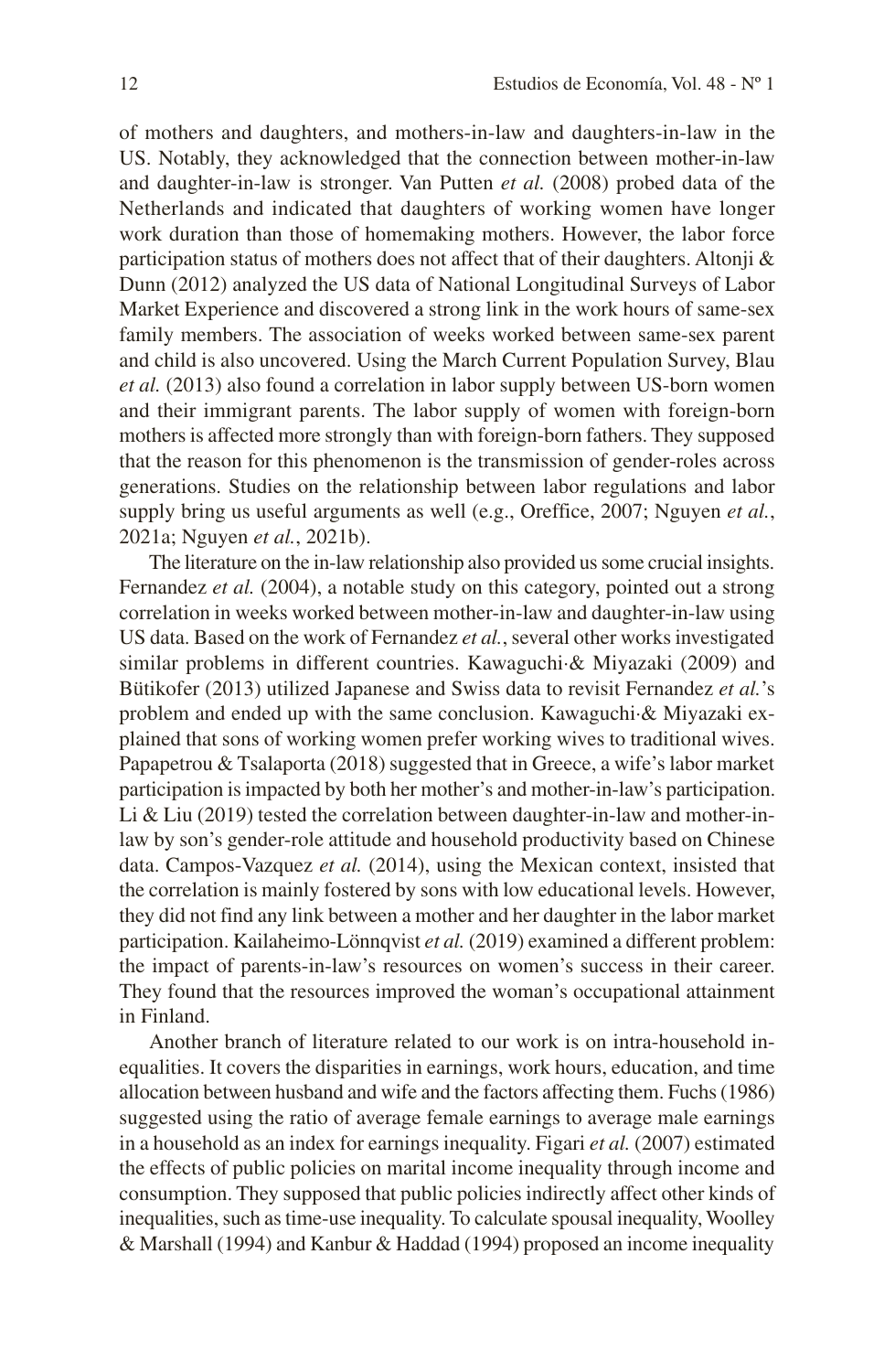index as (S1-S2)/(S1+S2), where S1 and S2 are the income of the better off and the worse off spouses, respectively. Bertrand *et al.* (2015) supported a traditional way of calculating wives' relative income:  $S1/(S1 + S2)$ , where S1 and S2 are the income of a married woman and her husband, respectively.

The last important branch of literature for our reference is on assortative mating. Lam & Shoeni (1993, 1994) provided a model of the relationship between marital sorting and intergenerational transmission of schooling and earnings. Empirically, they found a more considerable impact created by the father-in-law's education than that of fathers on their children's outcomes in Brazil, while a reverse result is found in the US. They explained Brazil's findings as evidence of unobservable worker attributes rather than ones due to nepotistic family connections. Chadwick & Solon (2002) indicated that assortative mating in earnings could partly explain the process of intergenerational income transmission. Within the adult children's family, the man's earnings are just as elastic as those of his wife to the parents' earnings. Besides, Fernández *et al.* (2005) provided a model linking assortative mating, wage inequality, income, and economic growth. Ermisch *et al.* (2006) argued that how much income transmits across generations depends on both spouses' income. Both parents and parents-in-law affect their offspring's outcomes. They estimated the proportion of the covariance between parents' and their child's family income contributed by the parental generation's assortative mating. Recently, Mare (2016) observed a trend in educational assortative mating for decades in the US and found a fall in spousal similarity on educational attainment over time. Mare also documented a correlation in educational homogamy between two generations. As he explained, parents socialize their children to mate with someone like themselves. Greenwood *et al.* (2014) pointed out a rise in positive assortative mating in educational attainment between 1960 and 2005 in the US. However, the rise caused minimal influence on household income inequality. Siow (2015) also confirmed a surge in educational homogamy during the period 1970-2000 in the US. Eika *et al.* (2019) estimated the degree and evolution of educational marital sorting in some European countries and the US. They discovered a special connection between marital sorting and household income inequality in each country, as well.

#### **4. Empirical model**

Previous literature suggests that parents are role models for their children concerning household inequality. Our identification strategy provides evidence for this statement in terms of income, hourly wage, hours worked, and educational gaps between two spouses. We investigated the relationship between parents' inequality and their child's family inequality. As mentioned in the first section, this paper uses the ratio of the difference between spousal economic statuses to their combined statuses to measure the inequalities.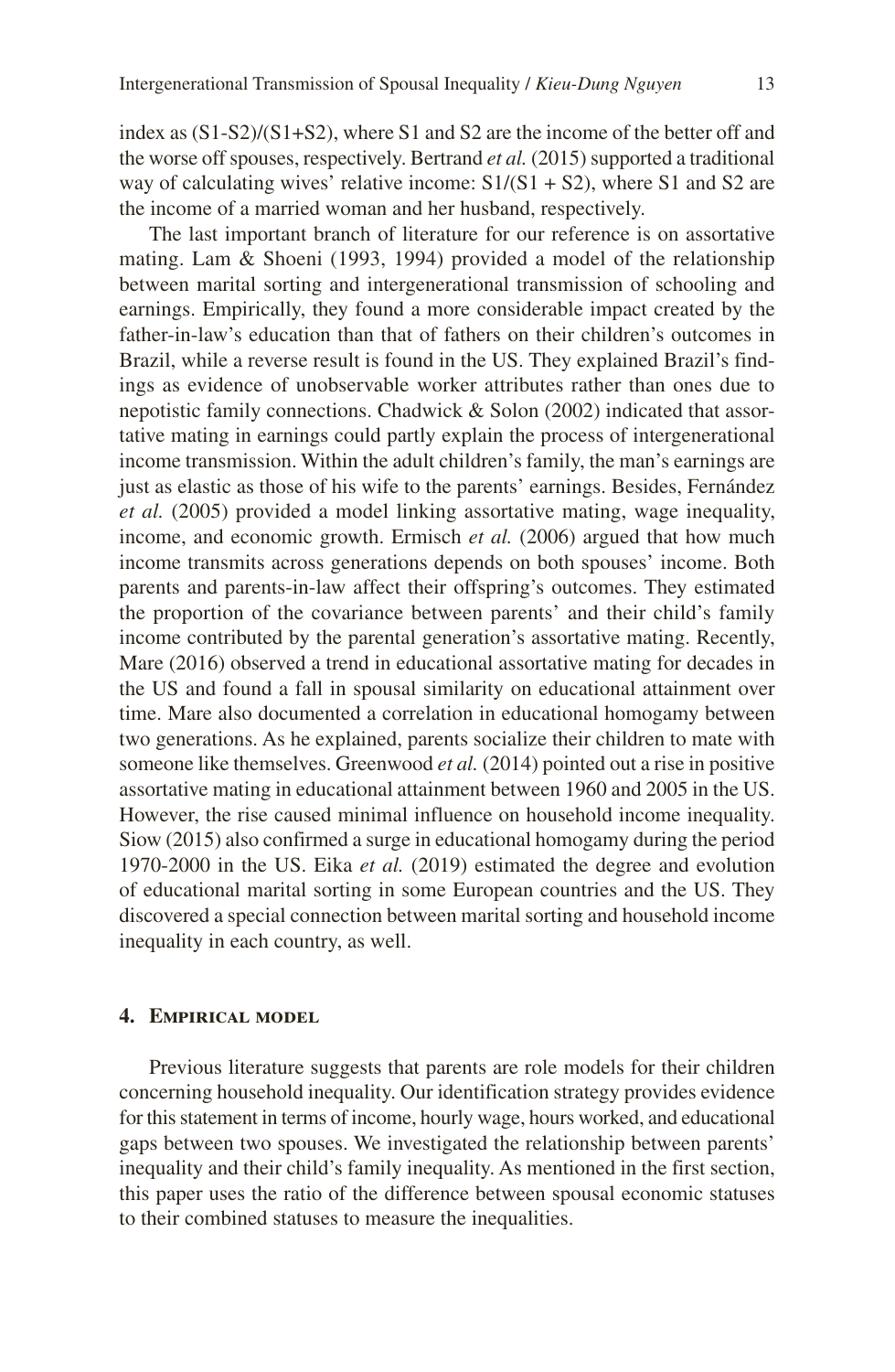### **4.1. Economic status inequality**

Our study evaluated the relationship between parents and their child's family in economic status inequalities (hourly wage, income, work hours, and education). We focused firstly on labor income. Considering a couple and their parents (either the husband's parents or the wife's parents), let  $Y_{Hi}$ ,  $Y_{Wi}$ ,  $Y_{Fi}$ ,  $Y_{\text{Mi}}$  denote labor incomes of a man, his wife, his/her father and mother in the family i respectively. In a son's family,  $Y_{Hi}$  and  $Y_{wi}$  are defined as the son and his wife's incomes. In a daughter's family,  $Y_{Hi}$  and  $Y_{wi}$  represent the incomes of the daughter's husband and herself. Put differently; there are two types of relationship: (i) Parents and their adult son's family (i.e., their incomes are  $Y_F$ (father),  $Y_M$  (mother),  $Y_H$  (son), and  $Y_W$  (daughter-in-law)); and (ii) Parents and their adult daughter's family (i.e., their incomes are  $Y_F$  (father),  $Y_M$  (mother),  $Y_H$  (son-in-law), and  $Y_W$  (daughter)).

The study used the following formula, basing on Woolley and Marshall (1994) and Bertrand *et al.* (2015):

Child's couple income inequality: 
$$
I_i^C = \frac{Y_{Wi} - Y_{Hi}}{Y_{Wi} + Y_{Hi}}
$$
  
Parental income inequality:  $I_i^P = \frac{Y_{Mi} - Y_{Fi}}{Y_{Mi} + Y_{Fi}}$ 

We did not use the numerator's absolute value because we are interested in the gender aspect of inequality and its transmission across generations. Winkler (1998) and Lundberg & Pollack (1996) suggested that earnings distribution between spouses may affect household decisions, labor market decisions, and spousal bargaining powers. Therefore, the above inequality definition can be understood as a measurement of female power in the family. The income inequality transmission equation is determined by:

(1) 
$$
I_i^C = \beta I_i^P + \varepsilon_i^I, \text{ namely,}
$$

$$
\frac{Y_{Wi} - Y_{Hi}}{Y_{Wi} + Y_{Hi}} = \beta(\frac{Y_{Mi} - Y_{Fi}}{Y_{Mi} + Y_{Fi}}) + \varepsilon_i^I
$$

where  $\varepsilon_i^I$  is the set of unobservable characteristics in family i. For example,  $\varepsilon_i^I$ includes social norms and ability. The correlation between these inequalities is given by:

(2) 
$$
\rho(I_i^C, I_i^P) = \frac{Cov(I_i^C, I_i^P)}{\sigma(I_i^C)\sigma(I_i^P)} = \beta \frac{\sigma(I_i^P)}{\sigma(I_i^C)}
$$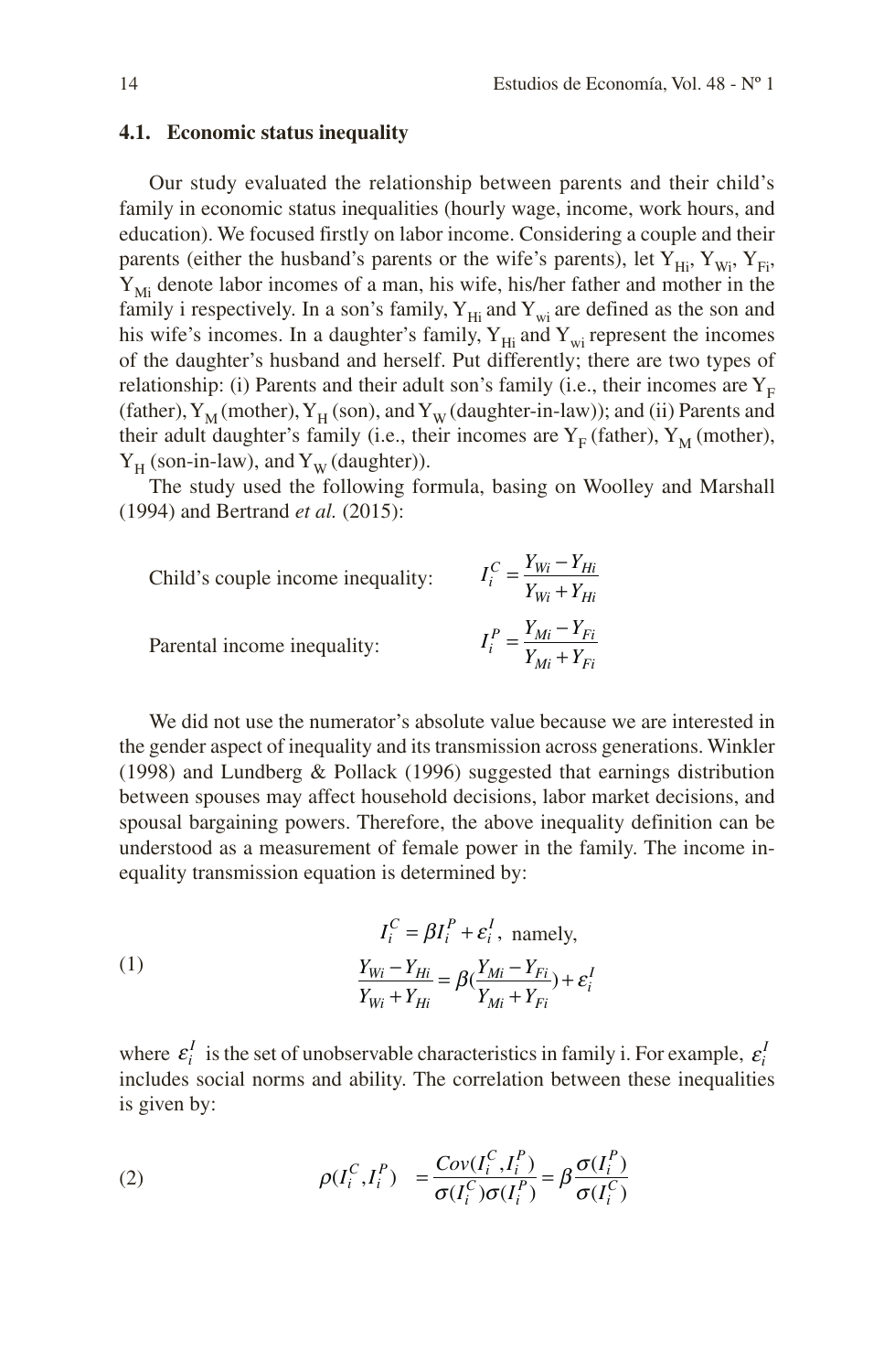where  $\sigma(I_i^C)$  and  $\sigma(I_i^P)$  are the standard deviations of the inequalities. This implies that if the variance of inequality is unchanged over generations, the correlation between the two inequalities is the same as the transmission elasticity  $\beta$ .

If the permanent incomes are not available so that the inequalities have to be based on short-term incomes, a bias problem may arise (a problem similar to that mentioned in the seminal works Solon (1992) and Lee & Solon (2009)). To address this problem, Lee and Solon suggested using the average of incomes during a given period or an instrument variable, e.g., educational attainment, as a proxy for their permanent income. This paper used the first method; namely, the average incomes replaced for these permanent values. The empirical models for income and wage now become:

(3) 
$$
\frac{\overline{Y_{Wi}} - \overline{Y_{Hi}}}{\overline{Y_{Wi}} + \overline{Y_{Hi}}} = \beta(\frac{\overline{Y_{Mi}} - \overline{Y_{Fi}}}{\overline{Y_{Mi}} + \overline{Y_{Fi}}}) + \gamma X_i^I + \varepsilon_i^I
$$

where  $\overline{Y_{Zi}}$  denotes the average value of variable  $Y_{Zi}$  for n years in the long-term estimation,  $(Z = H, W, F \text{ or } M)$ .  $X_i^I$  includes personal and work characteristics. Concretely, we use the following formulas:  $\overline{Y_{Zi}} = \frac{1}{n} \sum_{k=1}^{n} Y_{Zi}^{k}$ , where  $Y_{Zi}^{k}$  denotes the value of  $Y_{\tau_i}$  in year k. The equations for transmission of wage, hours worked, and educational inequalities can be designed similarly.

#### **4.2. Human capital difference**

We were also interested in the transmission of the difference in two spouses' educational attainment as it is useful to investigate assortative mating. When the outcome belongs to a discrete set whose elements have intrinsic meaning (e.g., years of schooling), we can still use OLS to estimate the coefficient. However, when they have non-intrinsic meaning (e.g., overall health status: excellent, good, fair, poor), an OLS regression may be inappropriate. It is better to use an ordered-probit estimation. The equation for intergenerational transmission of educational difference is given by:

$$
(4) \tE_{Wi} - E_{Hi} = \beta (E_{Mi} - E_{Fi}) + \varepsilon_i
$$

where  $E_{Hi}$ ,  $E_{Wi}$ ,  $E_{Fi}$ ,  $E_{Mi}$  are years of schooling of husband, wife, father, and mother in the family i, respectively.

In addition, we proposed an ordered-probit model. In this model, both the dependent and explanatory variables (i.e., the child's family educational pattern and the parents' educational pattern) have non-intrinsic meaning. We considered three patterns: the man is more educated than his wife (hypergamy), the man is equally educated as his wife (homogamy), and the man is less educated than his wife (hypogamy).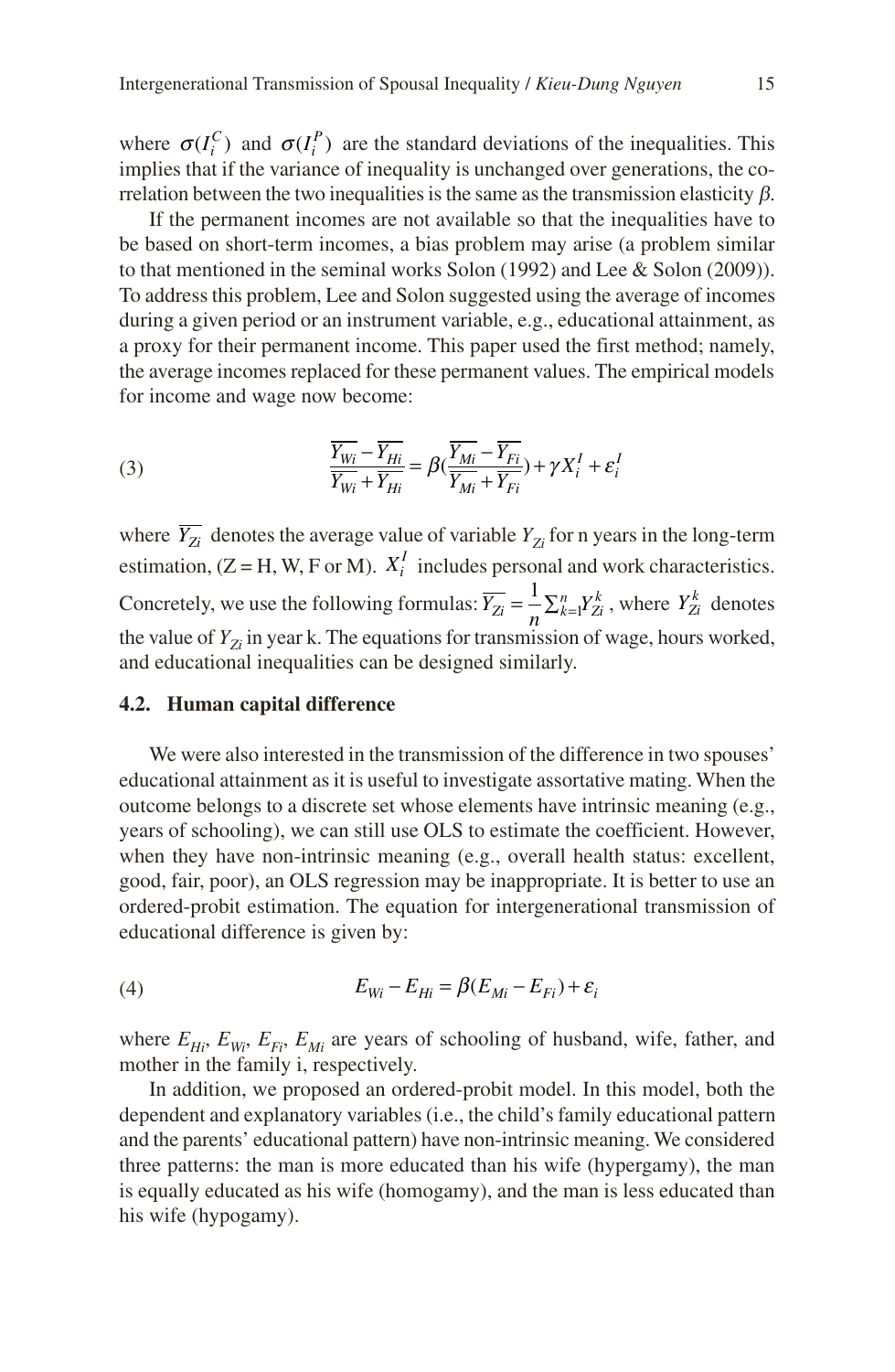A standard ordered-probit model is as follows:

(5) 
$$
\hat{D} = \beta X + \varepsilon \text{ with } \varepsilon \sim N(0, \sigma^2)
$$

where  $\hat{D}$  denotes the unobserved dependent variable and X denotes the explanatory variables. (In this equation, there is only one variable: parental family's educational pattern).  $\beta$  is a set of coefficients;  $\varepsilon$  denotes the error term. The distribution of  $\hat{D}$  is therefore also normal:  $\hat{D} | X \sim N(\beta X, \sigma^2)$ . We cannot observe  $\hat{D}$ , but only observe D (child's family educational pattern). In the following equation,  $\alpha$ 1,  $\alpha$ 2...  $\alpha$  are parameters to be estimated with  $\beta$ .

(6) 
$$
D = \begin{cases} 1 & (educ level of husband > educ level of wife) \text{ if } \hat{D} \le \alpha_1 \\ 2 & (educ level of husband = educ level of wife) \text{ if } \alpha_1 < \hat{D} \le \alpha_2 \\ 3 & (educ level of husband < educ level of wife) \text{ if } \alpha_2 < \hat{D} \end{cases}
$$

#### **5. Main findings**

#### **5.1. Inequalities of labor market outcomes**

The Panel Study of Income Dynamics (PSID) is our principal source of data. This is a longitudinal database of families and their members, starting in 1968. It is representative of the US population. PSID is one of the two most commonly used datasets in the US for studying intergenerational mobility. (The other is the National Longitudinal Survey of Youth). It has collected data annually since 1968 and biannually since 1997. As of 2017, the dataset included more than 80,000 individuals from around 11,000 families with seven generations. PSID collected self-reported information on the life course of multiple generations of the same family. The principal data is organized into five data files: family, cross-year individual, birth history, marriage history, and parent identification. Information collected covers family demographics, employment, income, consumption, education, health, housework, childbearing and development, and many other topics (PSID, 2020).

PSID allows us to extract information on the labor income of all four people (father, mother, child, and his/her spouse). We use the parents' data over the waves 1982-1994. The children's family data over the period 2005 - 2017 play the role of dependent variables. The 2017 sample is the most recent sample published by the PSID group when we conducted this study. As monetary values are expressed in current dollar prices, we use the Consumer Price Index measurement of the Bureau of Labor Statistics to standardize all the figures into 2017 dollars. Our analysis considered only adult children who are the family head or head's spouse. Both biological and adopted parents were used as PSID's structure allows us to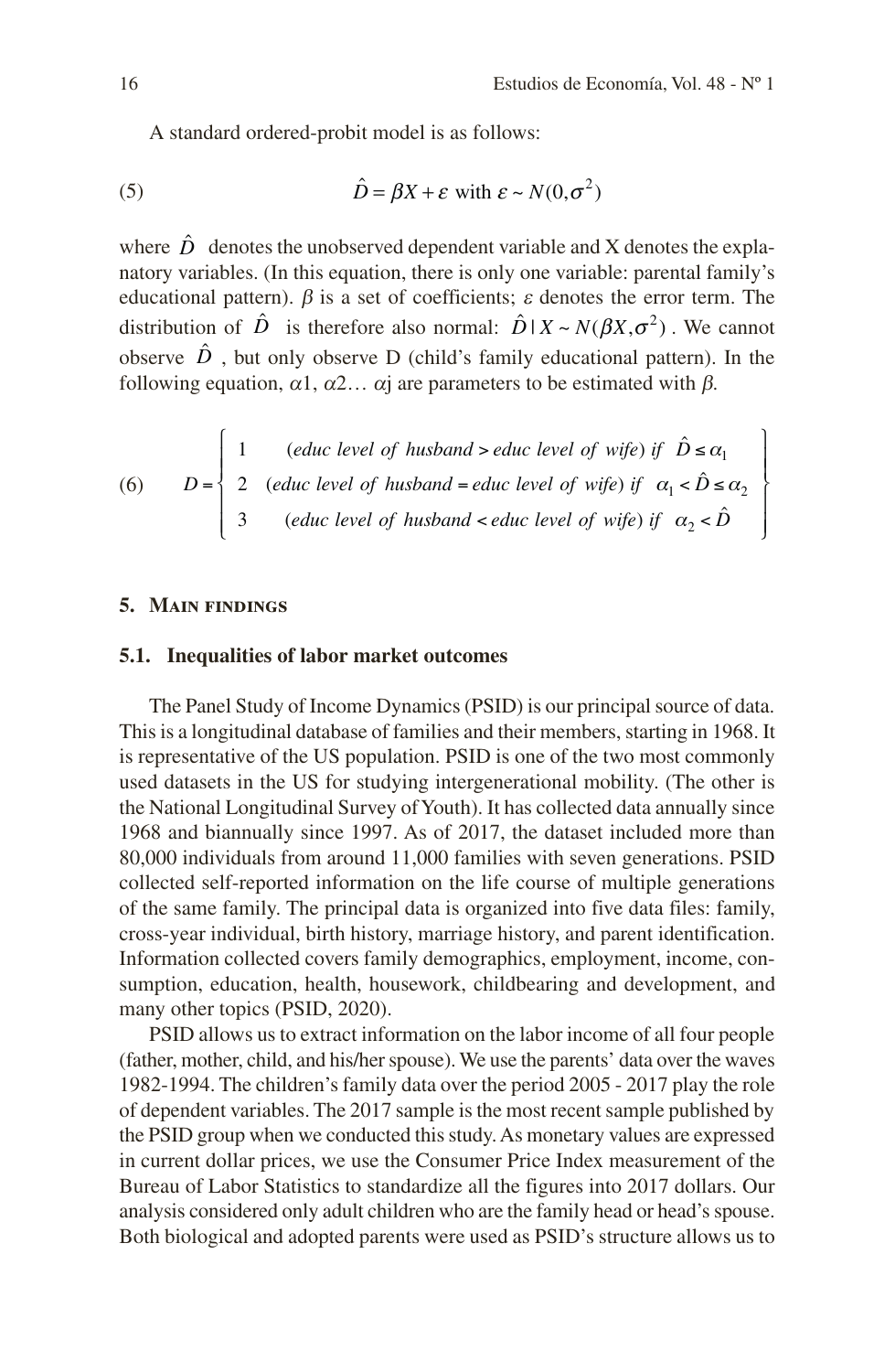identify both types of parents. Children's family and their parents were selected as follows: first, we choose the period 2015-2017 for children's families and the period 1992-1994 for their parents. The average income of each spouse in the child couple was calculated over the first period, while each parent's income was calculated over the second period. Then, we considered the periods 2013- 2015 and 1990-1992 for children's families and their parents respectively but ruled out those children, who were already included in the sample, to avoid duplication. The inclusion was repeated until the last periods (2005-2007 and 1982-1984 for two generations). Other dependent variables (hourly wage, work hours, educational attainment) were computed similarly. Importantly, all four people had to be between 30 and 60 years old to be included in the sample. The lowest age was 30 to ensure that their educational attainment was stable, while 60 was the prime age ceiling. All of them had marital status being married at the time used for the calculations.

Table 1 summarizes statistics on the primary sample. The variable description is in the Appendix. The sample consists of 2480 adult children, of which 48.31% were men and 51.69% were women. The average ages of husbands and wives were 43.7 and 42, respectively. Women got a little more education than men (14.47 compared to 14.09 years of schooling). However, men earned nearly double women. Men also worked around 1.5 times more than women. The average number of children was 1.95, i.e., remarkably lower than that of their parents' generation (2.36). 29% of heads of adult children's household had less than 01 years of work experience with their current organization, while 34% had more than ten years of experience. Each child couple had 1.67 workweeks missed annually due to illness of family members (including both self-illness and other-illness). Compared to their parents, child couples in the sample were younger but more educated, worked harder, and earned somewhat more.

We estimated the elasticities of transmission of household inequalities across generations based on the equation (3). Like traditional literature in intergenerational mobility, we first considered the case that exogenous variables were not included in the regressions. In this case, the estimations were significant in terms of income and hourly wage and marginally significant in terms of work duration and education for the pairs of parents and their son's family. The elasticities were 0.057, 0.061, 0.049, and 0.029 for income, hourly wage, hours worked, and years of schooling, respectively. However, the estimations for the pairs of parents and their daughter's family were insignificant.

Table 2 reports the transmission elasticities with the full set of exogenous variables. Panel A and B present results for income and hourly wage, respectively. The coefficients of interest were those of parental income and parental hourly wage inequalities. All columns were controlled for the number of children, number of children squared, number of siblings, number of opposite-sex siblings of the adult child, and variables involving the head of household, including dummies for national origin, Catholic preference, black status, job tenure, and farming sector (i.e., farming, fishery, and forestry sector), and number of weeks worked miss (i.e. weeks miss of both spouses), spousal age difference, and a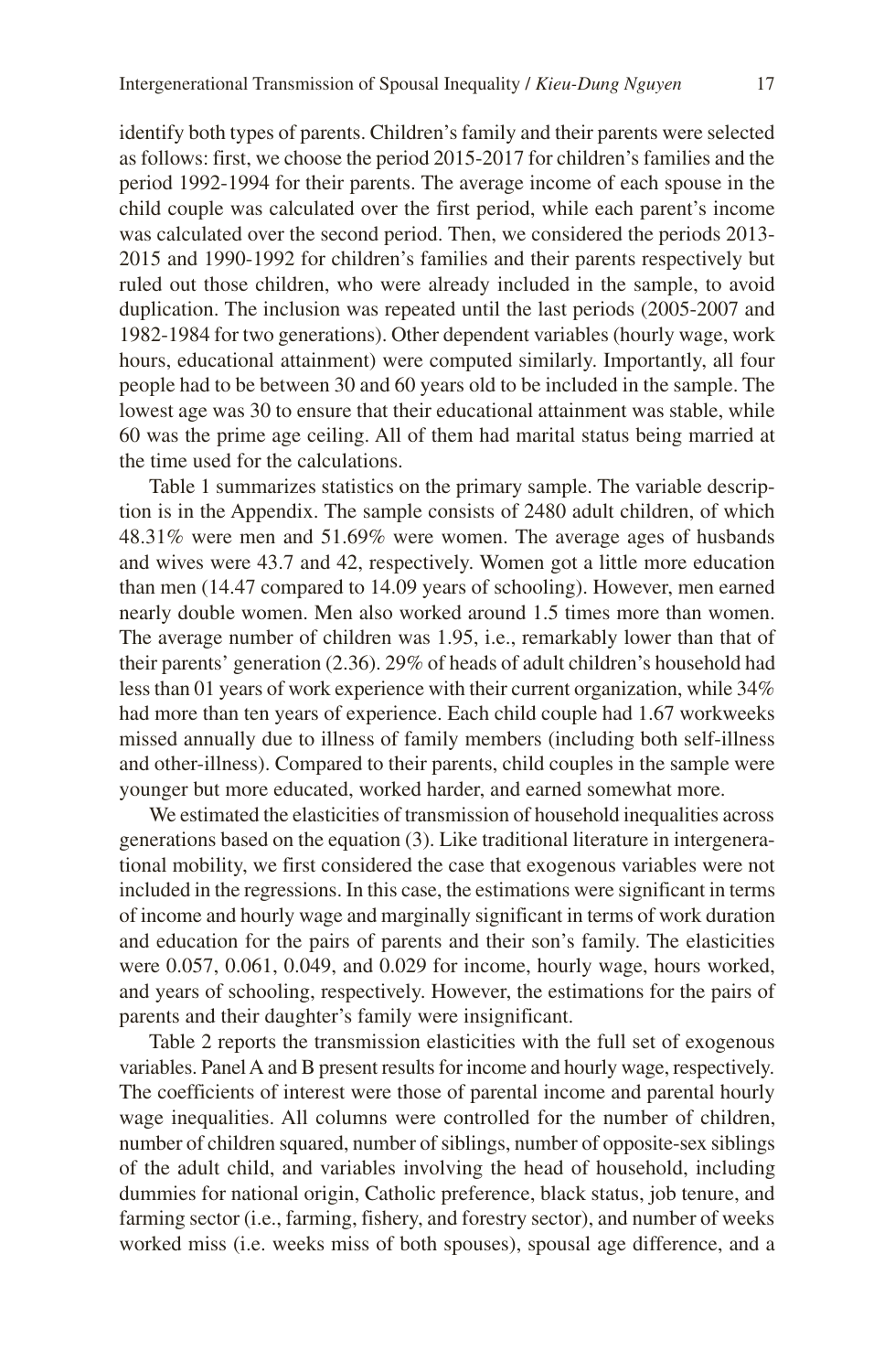| Child's family                            | Mean  | Std. dev. | Min      | Max     |
|-------------------------------------------|-------|-----------|----------|---------|
| Husband's age                             | 43.74 | 8.34      | 30       | 60      |
| Wife's age                                | 42.13 | 8.15      | 30       | 60      |
| Husband's educational level               | 14.09 | 2.20      | $\Omega$ | 17      |
| Wife's educational level                  | 14.47 | 2.12      | 5        | 17      |
| Husband's work hours                      | 2083  | 832       | $\Omega$ | 5824    |
| Wife's work hours                         | 1443  | 939       | $\Omega$ | 5200    |
| Husband's labor income                    | 73707 | 93885     | $\Omega$ | 2120000 |
| Wife's labor income                       | 38323 | 44637     | 0        | 700000  |
| Husband's hourly wage                     | 35.65 | 114.0     | $\Omega$ | 5333    |
| Wife's hourly wage                        | 21.22 | 22.57     | $\Omega$ | 316     |
| Control variables                         |       |           |          |         |
| Number of children                        | 1.95  | 1.31      | $\left($ | 11      |
| Number of sibling                         | 2.36  | 1.77      | 0        | 12      |
| National origin (D)                       | 0.60  | 0.48      | $\Omega$ | 1       |
| Catholic preference (D)                   | 0.18  | 0.39      | $\Omega$ | 1       |
| Black (D)                                 | 0.17  | 0.38      | $\theta$ | 1       |
| Job tenure                                |       |           |          |         |
| Less than one year $(D)$                  | 0.29  | 0.45      | 0        | 1       |
| From 1 to 5 years $(D)$                   | 0.19  | 0.39      | 0        | 1       |
| From 5 to 10 years $(D)$                  | 0.16  | 0.37      | $\theta$ | 1       |
| 10 years or longer $(D)$                  | 0.34  | 0.47      | 0        | 1       |
| Farming, fishing, and forestry sector (D) | 0.007 | 0.08      | $\Omega$ | 1       |
| Total weeks missed of both spouses        | 1.67  | 4.23      | $\Omega$ | 72.4    |

TABLE 1 STATISTIC SUMMARY

| Parent's family            | Mean  | Std. dev. | Min      | Max     |
|----------------------------|-------|-----------|----------|---------|
| Father's age               | 47.42 | 8.46      | 30       | 60      |
| Mother's age               | 44.75 | 8.17      | 30       | 60      |
| Father's educational level | 12.92 | 2.78      | $\Omega$ | 17      |
| Mother's educational level | 12.68 | 2.28      | $\Omega$ | 17      |
| Father's work hours        | 2067  | 843       | $\Omega$ | 5616    |
| Mother's work hours        | 1179  | 915       | $\Omega$ | 5640    |
| Father's labor income      | 65433 | 88997     | $\Omega$ | 1369480 |
| Mother's labor income      | 22395 | 25122     | $\Omega$ | 307516  |
| Father's hourly wage       | 29.84 | 36.73     | $\Omega$ | 491     |
| Mother's hourly wage       | 16.56 | 41.37     | 0        | 932     |

Source: Calculated by the author.

log of taxable family income. Six regional dummies and time (year) dummies were also included in the regressions. The results revealed that only son families replicated their parental inequality concerning labor earnings and wage. The number of offspring, Catholic preference, and black status were determinants for child family inequalities. Working in the farming sector remarkably affected income inequality but nearly significantly impacted hourly wage inequality.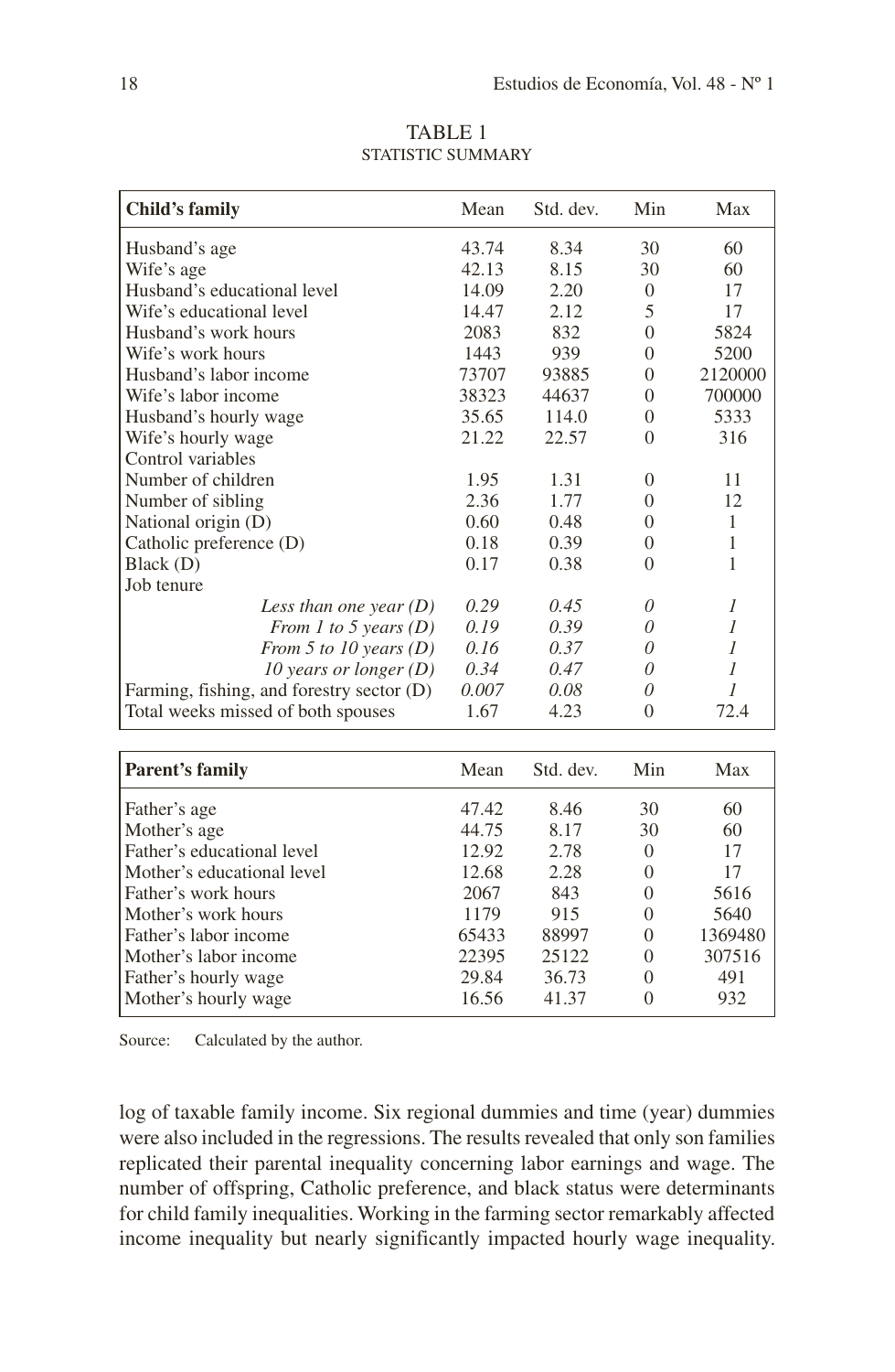#### TABLE 2 TRANSMISSION OF INCOME AND HOURLY WAGE INEQUALITIES

#### A. DEPENDENT VARIABLE: CHILD'S FAMILY INCOME INEQUALITY B. DEPENDENT VARIABLE: CHILD'S FAMILY HOURLY WAGE INEQUALITY

| А.                         | Child family's income<br>inequality |                     | <b>B.</b>            | Child family's hourly wage<br>inequality |                             |                  |                      |
|----------------------------|-------------------------------------|---------------------|----------------------|------------------------------------------|-----------------------------|------------------|----------------------|
|                            | Child's<br>family<br>(both)         | Son's<br>family     | Daughter's<br>family |                                          | Child's<br>family<br>(both) | Son's<br>family  | Daughter's<br>family |
| Parental income            | $0.034*$                            | $0.075***$          | 0.0001               | Parental hourly                          | 0.028                       | $0.076***$       | $-0.009$             |
| inequality                 | (0.020)                             | (0.028)             | (0.028)              | wage inequality                          | (0.020)                     | (0.028)          | (0.028)              |
| No. children               | $-0.096***$                         | $-0.121***$         | $-0.087***$          | No. children                             | $-0.077***$                 | $-0.097***$      | $-0.067**$           |
|                            | (0.019)                             | (0.027)             | (0.029)              |                                          | (0.019)                     | (0.027)          | (0.028)              |
| No. children               | $0.010***$                          | $0.017***$          | 0.007                | No. children                             | $0.008**$                   | $0.014***$       | 0.005                |
| squared                    | (0.004)<br>$-0.016$                 | (0.005)<br>$-0.023$ | (0.006)<br>$-0.012$  | squared                                  | (0.004)                     | (0.005)          | (0.006)<br>$-0.014$  |
| No. sibling                |                                     |                     |                      | No. sibling                              | $-0.014$                    | $-0.018$         |                      |
| No. opposite-sex           | (0.010)<br>0.013                    | (0.014)<br>0.026    | (0.014)<br>0.001     | No. opposite-sex                         | (0.010)<br>0.003            | (0.014)<br>0.007 | (0.014)<br>$-0.001$  |
| sibling                    | (0.015)                             | (0.021)             | (0.022)              | sibling                                  | (0.015)                     | (0.020)          | (0.021)              |
|                            | $-0.006$                            | $-0.036$            | 0.021                |                                          | $-0.009$                    | $-0.031$         | 0.008                |
| National origin            | (0.024)                             | (0.034)             | (0.035)              | National origin                          | (0.023)                     | (0.034)          | (0.033)              |
| Catholic                   | 0.044                               | $0.089**$           | 0.002                | Catholic                                 | $0.048*$                    | $0.089**$        | 0.010                |
| preference                 | (0.028)                             | (0.040)             | (0.041)              | preference                               | (0.027)                     | (0.039)          | (0.040)              |
|                            | $0.132***$                          | $0.100**$           | $0.154***$           |                                          | $0.132***$                  | $0.107**$        | $0.147***$           |
| <b>Black</b>               | (0.033)                             | (0.045)             | (0.048)              | <b>Black</b>                             | (0.032)                     | (0.045)          | (0.047)              |
| Job tenure:                |                                     |                     |                      | Job tenure:                              |                             |                  |                      |
|                            | 0.329**                             | 0.280               | $0.364**$            |                                          | $0.345***$                  | 0.146            | $0.432***$           |
| $\langle$ 1 year           | (0.152)                             | (0.220)             | (0.185)              | $\langle$ 1 year                         | (0.128)                     | (0.224)          | (0.114)              |
|                            | $-0.046$                            | $-0.143$            | 0.045                |                                          | 0.032                       | $-0.197$         | 0.151                |
| 1-5 years                  | (0.151)                             | (0.216)             | (0.183)              | 1-5 years                                | (0.127)                     | (0.220)          | (0.112)              |
| 5-10 years                 | $-0.071$                            | $-0.186$            | 0.024                | 5-10 years                               | 0.007                       | $-0.261$         | 0.147                |
|                            | (0.151)                             | (0.216)             | (0.183)              |                                          | (0.126)                     | (0.220)          | (0.111)              |
| $>= 10$ years              | $-0.151$                            | $-0.261$            | $-0.062$             | $>= 10$ years                            | $-0.085$                    | $-0.344$         | 0.048                |
|                            | (0.150)                             | (0.217)             | (0.181)              |                                          | (0.126)                     | (0.221)          | (0.110)              |
| Farming sector             | $-0.237***$                         | $-0.341**$          | $-0.167*$            | Farming sector                           | $-0.186***$                 | $-0.358$         | $-0.064$             |
|                            | (0.085)                             | (0.159)             | (0.085)              |                                          | (0.119)                     | (0.222)          | (0.112)              |
| Weeks of work              | 0.005                               | 0.003               | 0.005                | Weeks of work                            | $0.009**$                   | 0.001            | $0.013***$           |
| missed                     | (0.003)                             | (0.005)             | (0.004)              | missed                                   | (0.004)                     | (0.006)          | (0.003)              |
| Spouses' age<br>difference | X                                   | X                   | X                    | Spouses' age<br>difference               | X                           | X                | X                    |
| Log tax. income            | X                                   | X                   | X                    | Log tax. income                          | X                           | X                | X                    |
| Regional dummies           | X                                   | X                   | X                    | Regional dummies                         | $\overline{X}$              | X                | $\mathbf X$          |
| Time dummies               | X                                   | X                   | X                    | Time dummies                             | $\rm X$                     | $\overline{X}$   | X                    |
| No. obs.                   | 2307                                | 1112                | 1195                 | No. obs.                                 | 2304                        | 1110             | 1194                 |
| R squared                  | 0.14                                | 0.17                | 0.13                 | R squared                                | 0.12                        | 0.15             | 0.12                 |

Source: Estimated by the author. 1st line: Elasticity. 2nd line, in parentheses: Standard error. Standard errors are clustered by personal identifiers.

\*: Significant at P =  $10\%$ . \*\*: at P =  $5\%$ . \*\*\*: at P =  $1\%$ .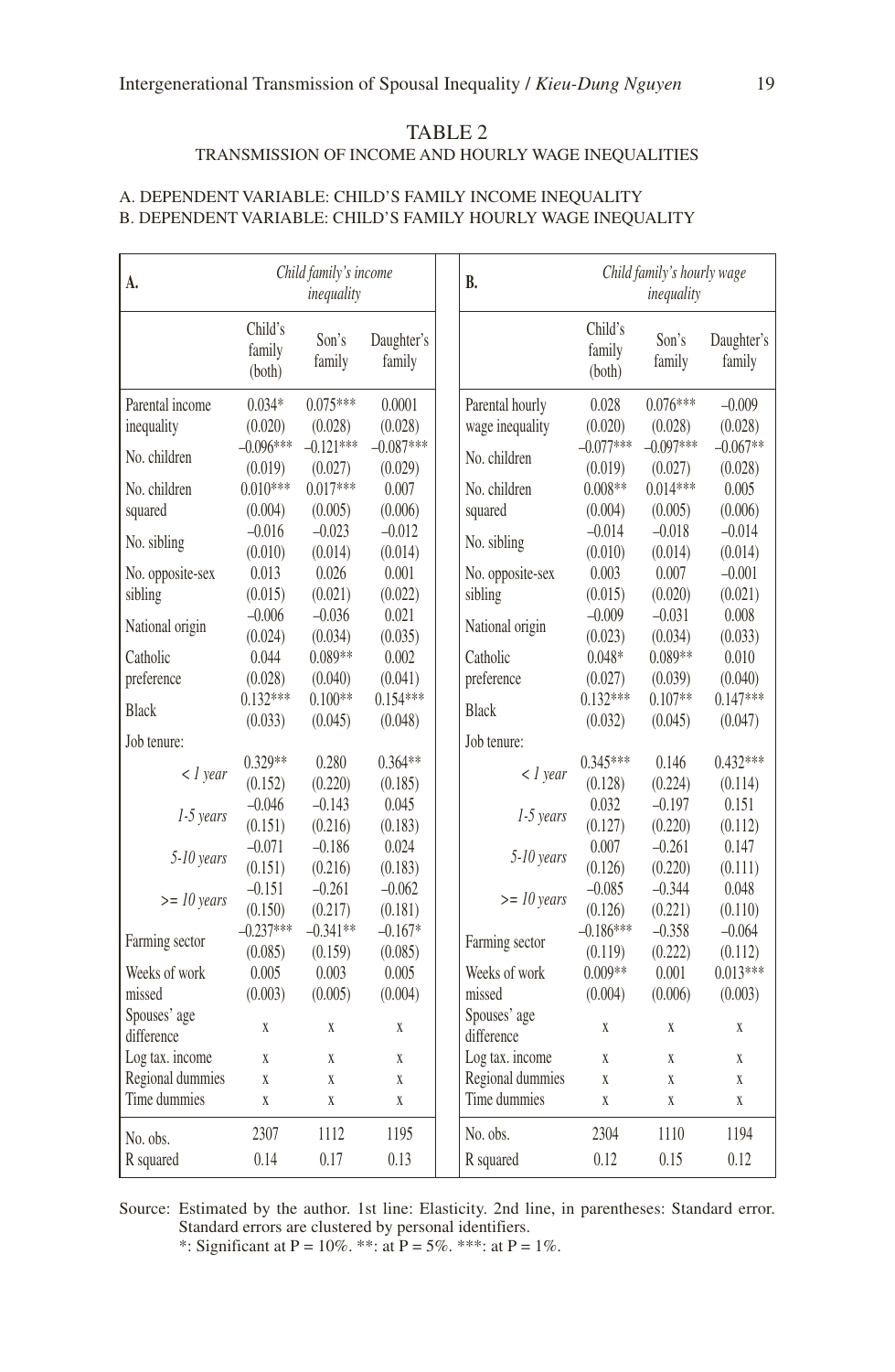In contrast, there is no evidence of the transmission of the inequalities to the daughter's family.

Table 3 was designed similarly to Table 2 but reports the transmission of work hours and educational inequalities. The coefficients of interest were those belonging to parental work hours and educational inequalities. All controlling variables were the same as those in Table 2. Again, we found that sons' families imitated their parental gap patterns but not daughters' families. Job tenure affected both inequalities, especially for those working for one year or longer. Meanwhile, Catholic preference and black status influenced the work duration inequality only. Notably, total weeks of work missed of both spouses due to illness of family members (including both self-illness and other-illness) were also a crucial determinant for the disparity.

Our findings are consistent with those of previous works. Bisin & Verdier (2001), for example, stated that parents pass on their preference to their offspring. Hellerstein & Morrill (2011) is among a few papers examining a fathers' role in their daughter's career selection. They found that the probability that women enter their father's occupation is significantly higher than other occupations for those born during the period 1909 and 1977. Powell & Steelman (1982) compared the impact of mothers' work behaviors on gender-roles attitudes of their sons and daughters. They stated that the effect is greater for sons than for daughters. Chadwick & Solon (2002) likewise indicated that the transmission of earnings across generations in the US is stronger for father-son pairs than father-daughter pairs. Fernández *et al.* (2004) more significantly pointed out the similarity in work status between mothers-in-law and their daughters-in-law as evidence for the transmission of gender-role attitudes from mothers to their sons. Also, sons of working mothers are a good partner for a working woman. That is, their household skills and cooperation in marriage are affected by their mothers. Works of other social sciences such as Kulik (2002) also indicated that correlation in gender-role attitudes between father and son is higher than that between father and daughter. Kulik explained this fact as the more liberal attitude of women and a more traditional attitude among men toward genderrole matters. An alternative interpretation for our results is that women may not wish to copy their mother's role within a household while men wish to replicate their father's role.

Some past literature also investigated the determinants of intra-household inequality. For instance, Winslow-Bowe (2009) used data from the US to show that wives' relative earnings are remarkably high among the black community compared to the white community. She interpreted this finding as a consequence of a greater labor supply of black women than their white counterparts and the disadvantage of minority men in the labor market. Huato & Zeno (2009) also examined the US data and documented that black husbands are linked with a notable lower level of intra-household income inequality. The presence of young children probably affected the spousal gap according to the model of gender specialization as it drives greater childcare, which is the mothers' responsibility and thus reduced their labor market involvement (Kulkarni, 2015).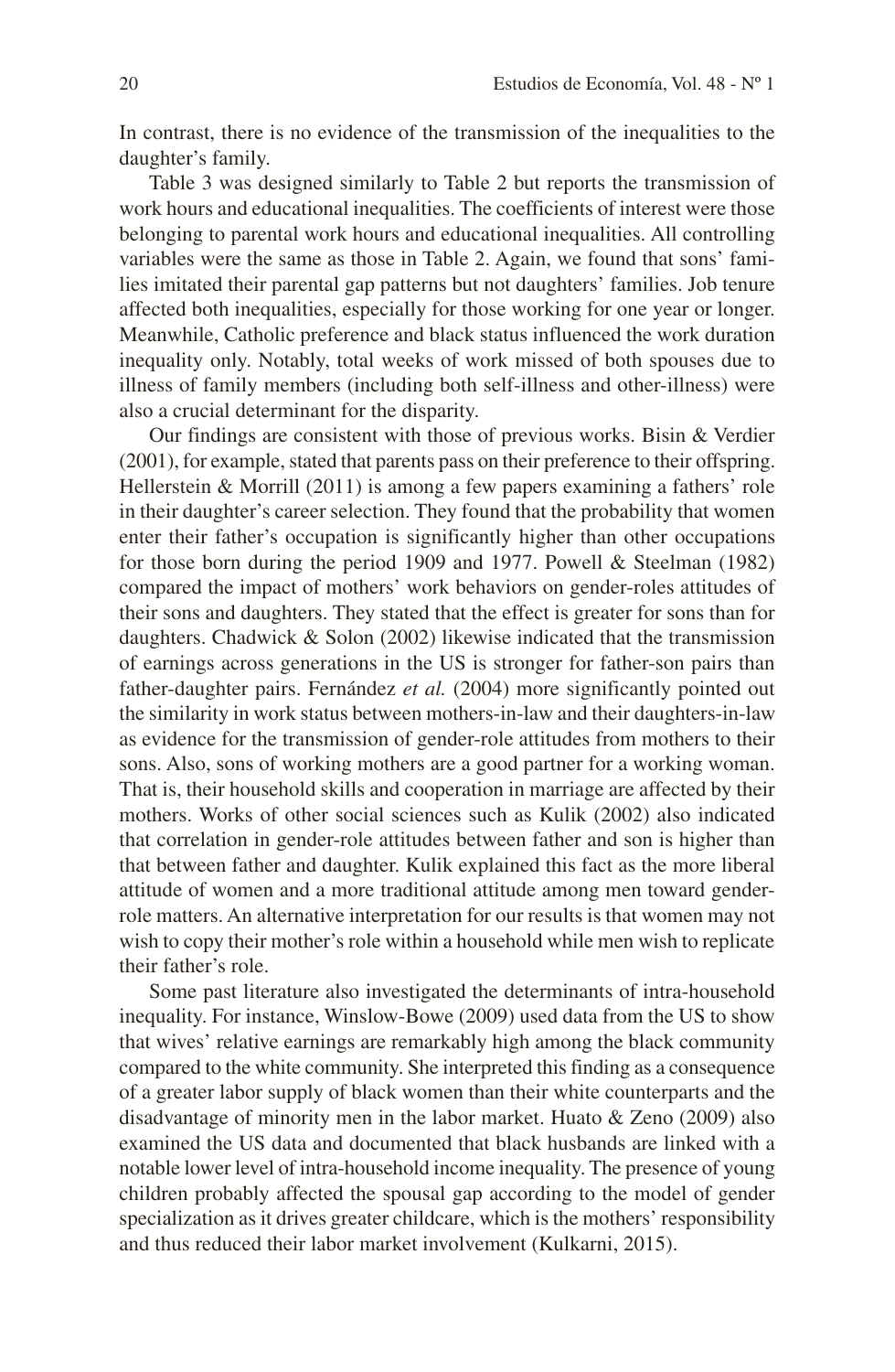#### TABLE 3 TRANSMISSION OF WORK HOURS AND EDUCATIONAL INEQUALITIES

C. Dependent variable: Child's family work hours inequality

D. Dependent variable: Child's family educational inequality

| C.                         | Child family's work<br>hours inequality |                        | D.                   | Child family's educational<br>inequality |                             |                     |                        |
|----------------------------|-----------------------------------------|------------------------|----------------------|------------------------------------------|-----------------------------|---------------------|------------------------|
|                            | Child's<br>family<br>(both)             | Son's<br>family        | Daughter's<br>family |                                          | Child's<br>family<br>(both) | Son's<br>family     | Daughter's<br>family   |
| Parental work              | 0.030                                   | $0.054*$               | 0.015                | Parental educ.                           | 0.003                       | $0.043*$            | $-0.017$               |
| hours inequality           | (0.021)                                 | (0.030)                | (0.029)              | inequality                               | (0.015)                     | (0.025)             | (0.021)                |
| No. children               | $-0.078***$<br>(0.019)                  | $-0.113***$<br>(0.026) | $-0.056*$<br>(0.030) | No. children                             | $-0.006**$<br>(0.003)       | $-0.002$<br>(0.004) | $-0.012***$<br>(0.004) |
| No. children               | $0.007*$                                | $0.016***$             | 0.002                | No. children                             | 0.0005                      | 0.0004              | 0.001                  |
| squared                    | (0.004)                                 | (0.005)                | (0.006)              | squared                                  | (0.0005)                    | (0.0007)            | (0.0007)               |
| No. sibling                | $-0.010$                                | $-0.019$               | 0.0002               | No. sibling                              | $-0.003*$                   | 0.001               | $-0.007***$            |
|                            | (0.009)                                 | (0.013)                | (0.012)              |                                          | (0.001)                     | (0.002)             | (0.002)                |
| No. opposite-sex           | 0.014                                   | $0.033*$               | $-0.007$             | No. opposite-sex                         | 0.0003                      | $-0.002$            | 0.003                  |
| sibling                    | (0.013)                                 | (0.019)                | (0.018)              | sibling                                  | (0.002)                     | (0.003)             | (0.003)                |
| National origin            | $-0.003$                                | 0.013                  | $-0.012$             | National origin                          | $-0.004$                    | $-0.003$            | $-0.004$               |
|                            | (0.021)                                 | (0.030)                | (0.030)              |                                          | (0.004)                     | (0.004)             | (0.005)                |
| Catholic                   | 0.032                                   | $0.062*$               | 0.009                | Catholic                                 | $-0.001$                    | 0.005               | $-0.007$               |
| preference                 | (0.024)                                 | (0.033)                | (0.035)              | preference                               | (0.004)                     | (0.005)             | (0.006)                |
| <b>Black</b>               | $0.091***$                              | $0.081*$               | $0.100**$            | <b>Black</b>                             | $0.014***$                  | 0.004               | $0.023***$             |
|                            | (0.030)                                 | (0.043)                | (0.042)              |                                          | (0.005)                     | (0.007)             | (0.007)                |
| Job tenure:                |                                         |                        |                      | Job tenure:                              |                             |                     |                        |
| $\langle$ l vear           | $-0.096$                                | $-0.165$               | $-0.038$             | $\langle$ l vear                         | $-0.025$                    | $-0.103$            | $-0.002$               |
|                            | (0.107)                                 | (0.202)                | (0.135)              |                                          | (0.018)                     | (0.068)             | (0.012)                |
| 1-5 years                  | $-0.327***$                             | $-0.399**$             | $-0.256*$            | 1-5 years                                | $-0.036*$                   | $-0.113*$           | $-0.013$               |
|                            | (0.106)                                 | (0.202)                | (0.133)              |                                          | (0.019)                     | (0.068)             | (0.012)                |
| 5-10 years                 | $-0.311***$                             | $-0.354*$              | $-0.266**$           | 5-10 years                               | $-0.035$                    | $-0.117*$           | $-0.011$               |
|                            | (0.106)                                 | (0.203)                | (0.133)              |                                          | (0.018)                     | (0.067)             | (0.012)                |
| $>= 10$ years              | $-0.363***$                             | $-0.422**$             | $-0.313**$           | $>= 10$ years                            | $-0.033$                    | $-0.113*$           | $-0.009$               |
|                            | (0.105)                                 | (0.202)                | (0.132)              |                                          | (0.018)                     | (0.068)             | (0.011)                |
| Farming sector             | $-0.116$                                | $-0.119$               | $-0.125$             | Farming sector                           | 0.016                       | 0.018               | 0.021                  |
| Weeks of work              | (0.098)<br>$0.009***$                   | (0.192)<br>$0.015***$  | (0.096)<br>0.006     | Weeks of work                            | (0.012)                     | (0.016)             | (0.016)<br>$0.001**$   |
| missed                     |                                         |                        |                      | missed                                   | 0.0005                      | $-0.0005$           |                        |
|                            | (0.003)                                 | (0.003)                | (0.004)              |                                          | (0.0004)                    | (0.0004)            | (0.0004)               |
| Spouses' age<br>difference | X                                       | X                      | X                    | Spouses' age<br>difference               | X                           | X                   | X                      |
| Log tax. income            | X                                       | X                      | X                    | Log tax. income                          | $\mathbf X$                 | X                   | $\mathbf X$            |
| Regional dummies           | X                                       | X                      | X                    | Regional dummies                         | $\overline{X}$              | X                   | X                      |
| Time dummies               | X                                       | X                      | X                    | Time dummies                             | $\mathbf X$                 | X                   | X                      |
| No. obs.                   | 2353                                    | 1135                   | 1218                 | No. obs.                                 | 2327                        | 1122                | 1205                   |
| R squared                  | 0.08                                    | 0.10                   | 0.09                 | R squared                                | 0.03                        | 0.03                | 0.05                   |

Source: Estimated by the author. 1st line: Elasticity. 2nd line, in parentheses: Standard error. Standard errors are clustered by personal identifiers.

\*: Significant at P =  $10\%$ . \*\*: at P = 5%. \*\*\*: at P = 1%.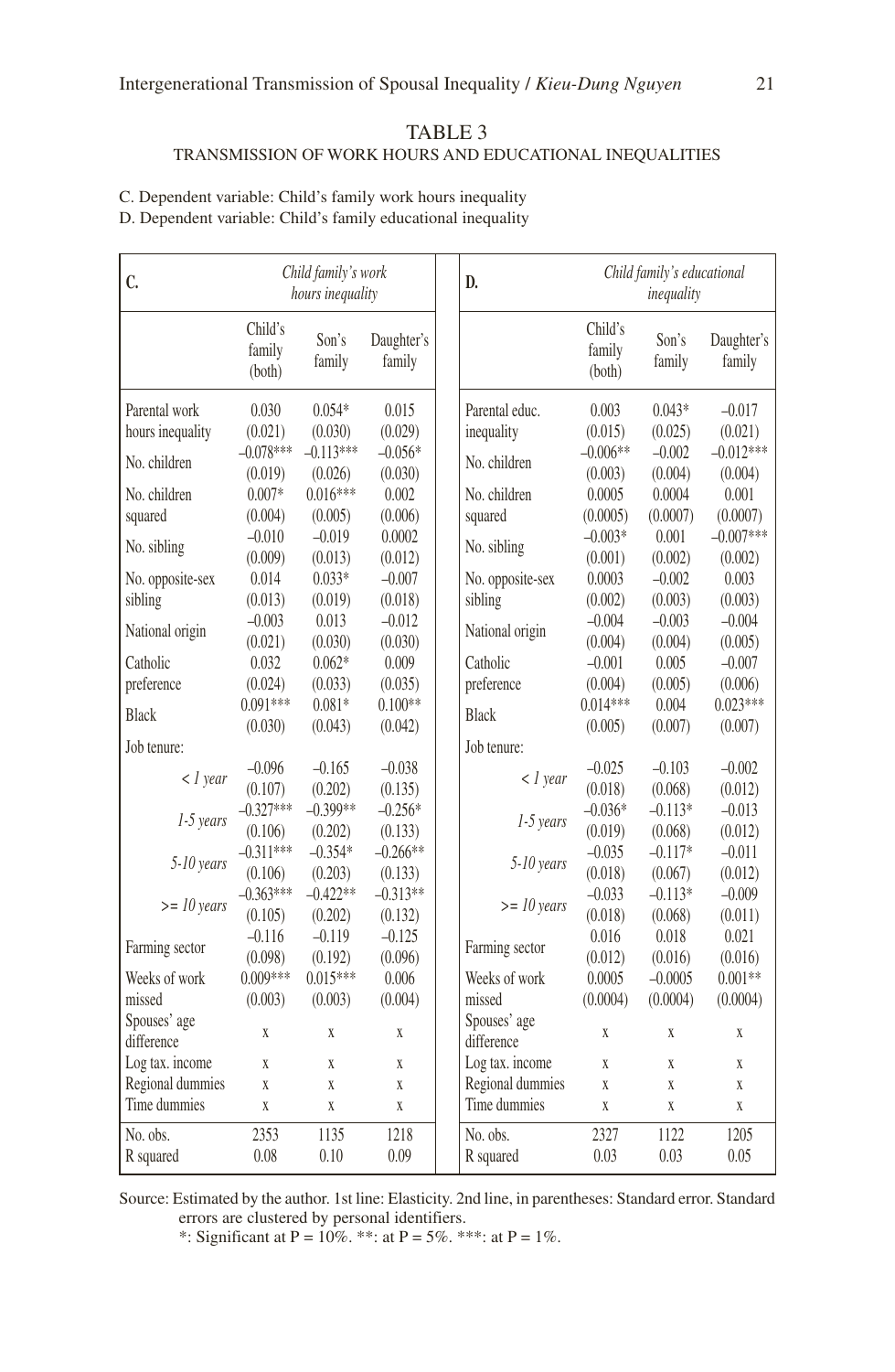#### **5.2. Assortative mating**

The transmission of educational difference can be a consequence of assortative mating and intergenerational educational attainment transmission. According to Lam and Shoeni (1993, 1994), the equations for the assortative mating of two generations are as follows:

$$
(7) \tE_{Wi} = \alpha_0 + \alpha_1 E_{Hi} + u_i
$$

$$
(8) \t\t\t E_{Mi} = \gamma_0 + \gamma_1 E_{Fi} + \nu_i
$$

where  $E_{Hi}$ ,  $E_{Wi}$ ,  $E_{Fi}$ ,  $E_{Mi}$  denote the educational attainment of a man, his wife, father, and mother in the family i respectively;  $u_i$ ,  $v_i$  denote error terms including unobservable factors relevant to mating in the family i. In empirical work, the equation  $(4)$  can be modified to include exogenous variables,  $X_i$ , such as household's specifics. We get:

(9) 
$$
E_{Wi} - E_{Hi} = \beta_1 (E_{Mi} - E_{Fi}) + \beta_2 X_i + \varepsilon_i
$$

Assuming that the equation for educational transmission from a father to his son is given by:

(10) 
$$
E_{Hi} = \rho_1 E_{Fi} + \rho_2 X_i + \varsigma_i
$$

In fact, we can combine the equations  $(7)$ ,  $(8)$ , and  $(10)$  to get equation (9). Thus, the elasticity of educational inequality transmission depends on the elasticity of educational transmission and the assortative mating coefficients of the two generations.

#### **5.3. Differential pattern of economic status**

We investigated whether parents' educational gap affects their child's marital behavior in terms of the educational gap between the spouses. We are also interested in comparing the parents' educational pattern and that of their child's family.

The first panel of Table 4 classifies families into three family educational patterns for both children and parental generations: (i) the man is more educated than his wife, (ii) the man is equally educated as his wife, and (iii) the man is less educated than his wife. The next three panels are designed similarly but using income, wage, and work hours instead of education to calculate the differential patterns. The table indicates that the educational pattern changed remarkably between two generations. In the parents' generation, there were only 27.9% of families being hypogamous while this number in their child generation was nearly 41%. The shares of hypergamous families of the first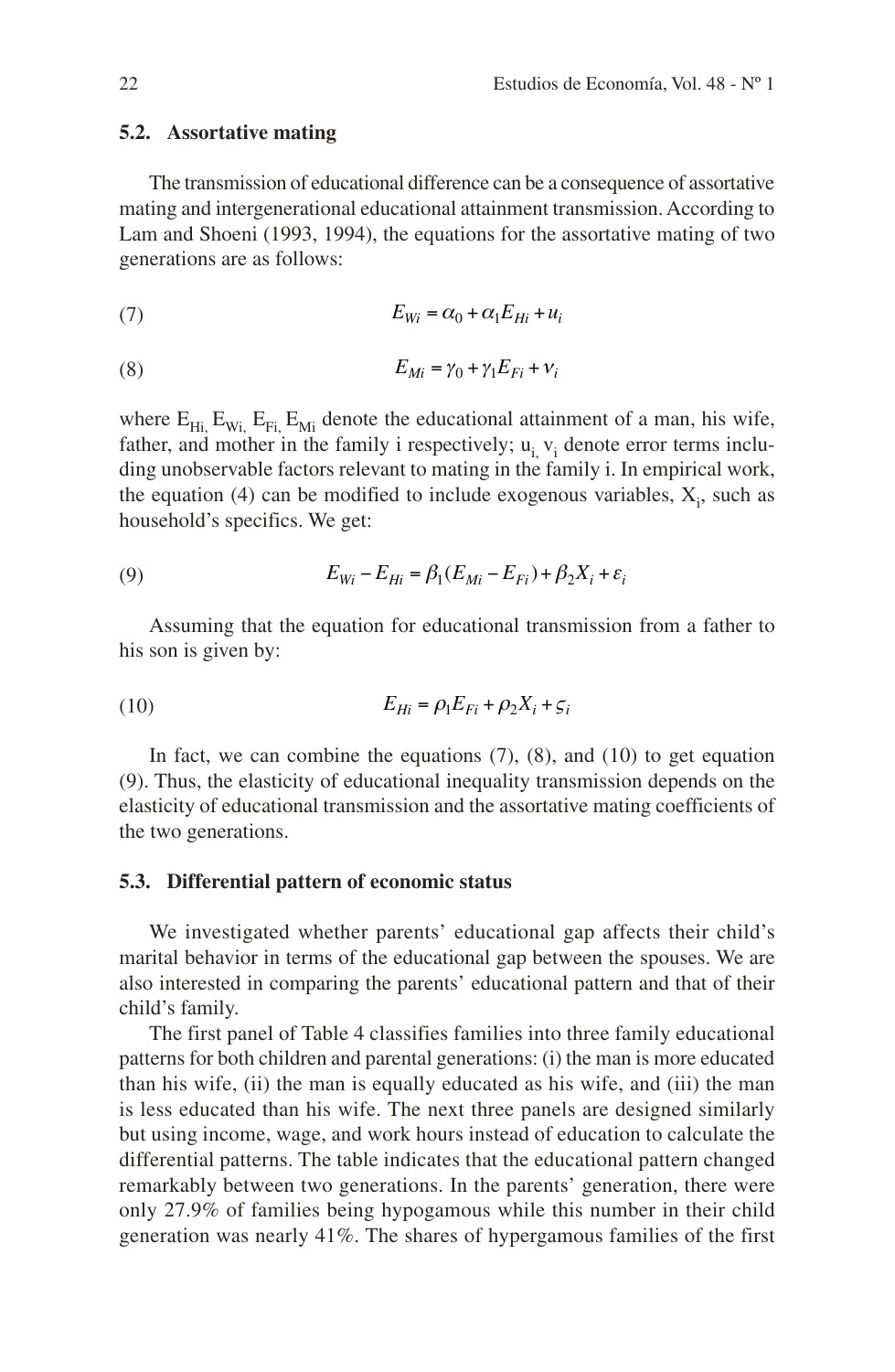| TABLE 4                                    |
|--------------------------------------------|
| PERCENTAGE OF GENERATIONAL FAMILY PATTERNS |

| <b>Educational patterns</b>                      |        |                                           |             |  |  |
|--------------------------------------------------|--------|-------------------------------------------|-------------|--|--|
| Child family's educational<br>pattern            |        | Parental family's educational<br>pattern  |             |  |  |
| Husband's education $>$ wife's<br>educ.:         | 25.14% | Father's education > mother's<br>educ.:   | 37.31%      |  |  |
| Husband's education $=$ wife's<br>educ.:         | 33.89% | Father's education $=$ mother's<br>educ.: | 34.79%      |  |  |
| Husband's education < wife's<br>40.96%<br>educ.: |        | Father's education < mother's<br>educ.:   | 27.90%      |  |  |
|                                                  |        | Work hours patterns                       |             |  |  |
| Child family's work hours<br>pattern             |        | Parental family's work hours<br>pattern   |             |  |  |
| Husband's hours $>$ wife's<br>hours:             | 69.76% | Father's hours > mother's<br>hours:       | 77.42%      |  |  |
| Husband's hours $=$ wife's<br>hours:             | 05.64% | Father's hours $=$ mother's<br>hours:     | 04.43%      |  |  |
| Husband's hours < wife's<br>hours:               | 24.60% | Father's hours < mother's<br>hours:       | 18.15%      |  |  |
|                                                  |        | <b>Income patterns</b>                    |             |  |  |
| Child family's income pattern                    |        | Parental family's income<br>pattern       |             |  |  |
| Husband's income > wife's<br>income:             | 68.39% | Father's income > mother's<br>income:     | 77.14%      |  |  |
| Husband's income $=$ wife's<br>income:           | 04.56% | Father's income = mother's<br>income:     | 05.20%      |  |  |
| Husband's income $\lt$ wife's<br>income:         | 27.05% | Father's income < mother's<br>income:     | 17.66%<br>. |  |  |
|                                                  |        | <b>Hourly wage patterns</b>               |             |  |  |
| Child family's hourly wage<br>pattern            |        | Parental family's hourly wage<br>pattern  |             |  |  |
| Husband's wage > wife's<br>wage:                 | 63.51% | Father's wage > mother's<br>wage:         | 71.49%      |  |  |
| Husband's wage = wife's<br>wage:                 | 03.35% | Father's wage = mother's<br>wage:         | 04.52%      |  |  |
| Husband's wage < wife's<br>wage:                 | 33.14% | Father's wage < mother's<br>wage:         | 23.99%      |  |  |

Source: Calculated by the author.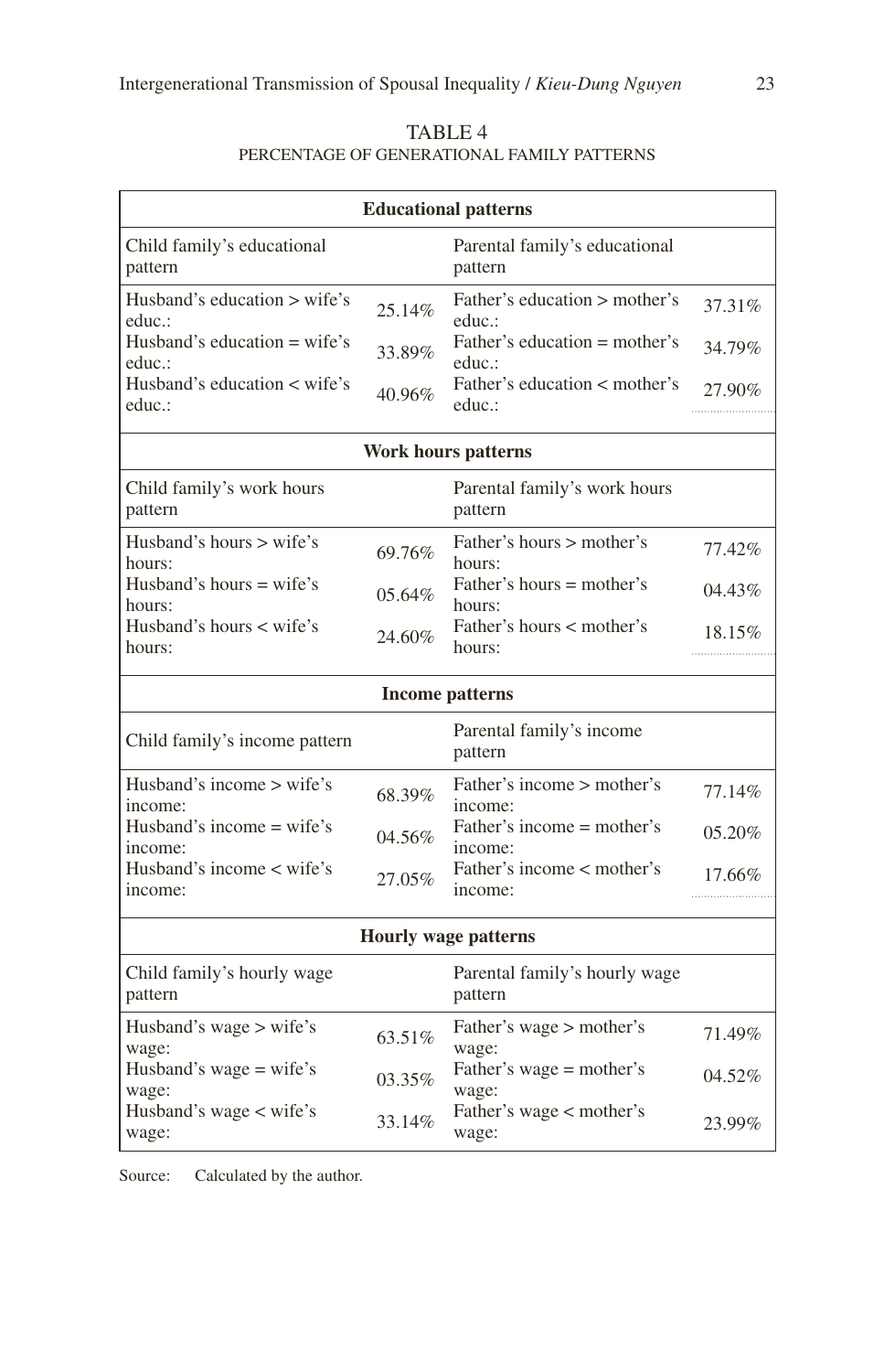and second generations were 37.3% and 25.1%, respectively. Regarding earnings, the shares of income hypergamy were large for both generations, but that of the first generation were significantly greater than the second generation (77.1% and 68.4% for the first and the second generation, respectively). In contrast, the share of income hypogamy increased from parents' generation to their child generation. Similar phenomena happened for the hourly wage and labor supply.

Previous literature shed some light on our results. Analyzing micro-data of 120 countries in the world (including the US) for the period 1960-2011, Esteve *et al.* (2016) insisted on the termination of educational hypergamy and a surge in educational hypogamy. They found that wives of educational hypogamy families have a higher probability of being the breadwinners. Moreover, although motherhood prevents women from becoming breadwinners in the family, this fact may not be accurate for hypogamous couples. In the US, the contribution of married women's earnings to their family income slightly increased from 27% to 31% during the period 1970-1991. This augmentation occurred mostly in the decade 1980-1990. In general, the share of full-time working women in family income was greater (Hayghe, 1993). The attitude about the "marry-up" couple has also altered over time along with the change in gender disparity in education. The percentage of male college students who did not care about this increased remarkably from 41% to 60% between 1980 and 1990 in the US. The findings also indicated that wives' relative income or education might no longer significantly affect their marital stability (Esteve *et al.*, 2016).

On the other hand, Raley *et al.* (2006) showed a smaller share of earnings of hypogamy couples compared to that of educational hypogamy couples. They suggested that gendered norms on breadwinners have not altered as fast as educational opportunities. Using two waves 1996-1998 from the General Social Survey, they indicated that 40% of men and 35% of women still believed that it is better for both partners if the man specializes in the labor market and his wife specializes in housework. Winkler (1998) reminded us of assortative mating in education and earnings. She investigated the US' Current Population Survey data in 1993 and revealed that among 50% of dual-earner families, two spouses had the same educational level. And among 30% of these families, two spouses share the same quintile of earnings. She considered it as evidence of a correlation between education and earnings. Among the four economic statuses, the highest rate of resemblance is in education. It is probably because two partners meet in school. Winkler also noted that women are usually paid less than men even when they have the same qualifications. Therefore, it is not a surprise that the percentage of educational homogamy is much higher than that of homogamy in earnings. Juhn  $&$  Murphy (1997) supposed that women participate in the labor force because their work opportunities increase rather than a reduction of their husbands' opportunities. Moreover, as a consequence of the changing gender-roles between spouses in the family, the time used for housework of wives has fallen, though they still contribute substantially more time than their husbands in this work (Blau, 1998).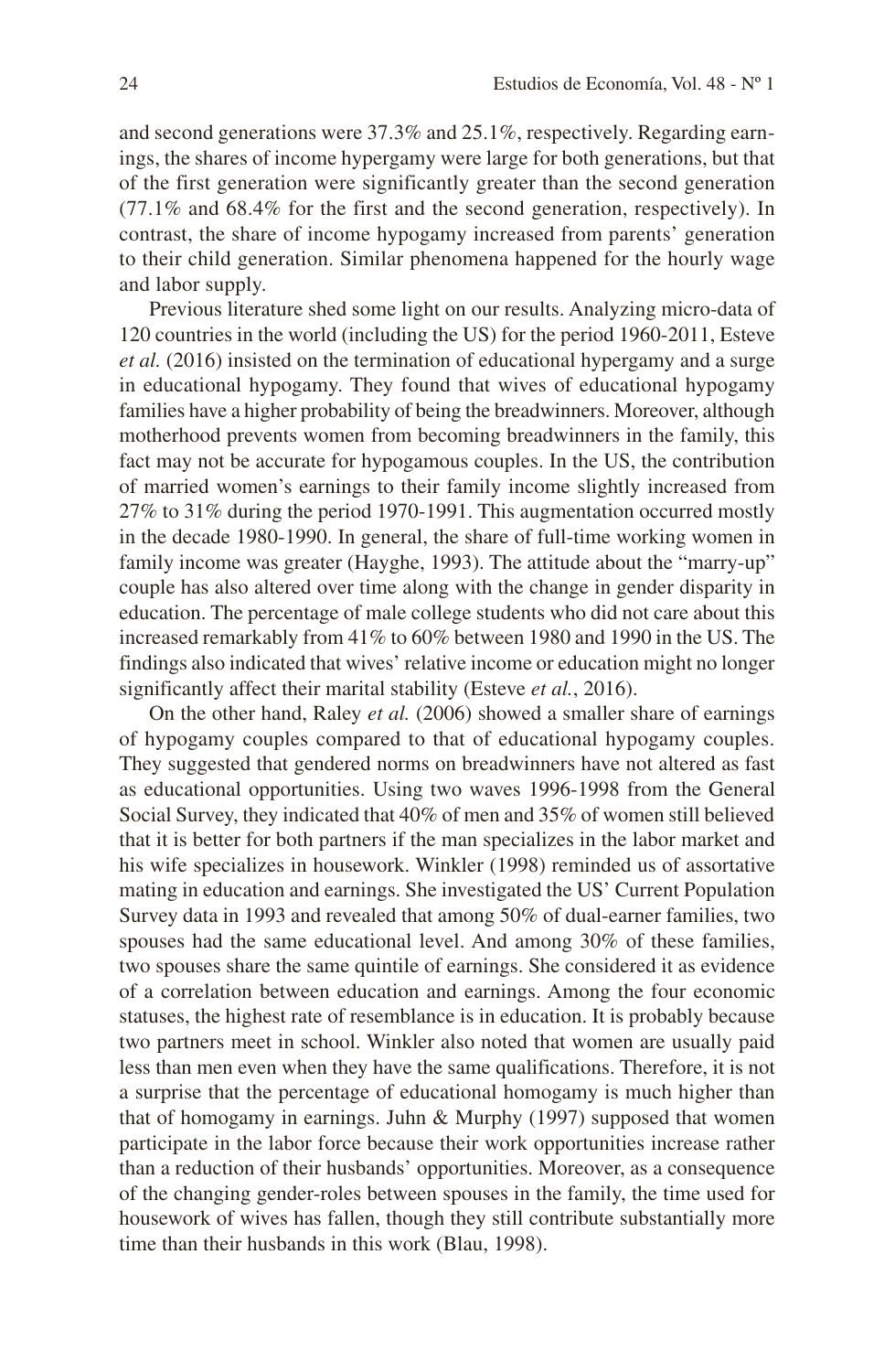## **5.4. Transmission of educational patterns**

Using the ordered-probit model, we can estimate the effect of the parents' pattern on their child's family pattern. Tables 5 and 6, based on equation (6), classify families into three educational patterns for both generations: (i) the man is more educated than his wife, (ii) the man is equally educated as his wife, and (iii) the man is less educated than his wife. The results show a significant connection between parents and their son's family. The effect of parents is more marked for "married up" son families than those for "married down" ones. A negative (-2.3%) marginal effect of parents on the probability of the son's family implies that an increase in the parental educational gap is connected with a decrease in the incidence of son families being of the "married down" type.

TABLE 5 ORDER PROBIT: TRANSMISSION OF FAMILY'S EDUCATIONAL PATTERN

|                        |                                     | Child's family educational pattern |                |                             |            |                                                                                           |                      |          |            |
|------------------------|-------------------------------------|------------------------------------|----------------|-----------------------------|------------|-------------------------------------------------------------------------------------------|----------------------|----------|------------|
|                        | In child's family<br>(both genders) |                                    |                | In son's family             |            |                                                                                           | In daughter's family |          |            |
|                        | ß                                   | $\alpha$ 1                         | $\alpha$ 2     | $\beta$                     | $\alpha$ 1 | $\alpha$ 2                                                                                | B                    | $\alpha$ | $\alpha$ 2 |
| <b>Parental</b>        |                                     |                                    |                |                             |            |                                                                                           |                      |          |            |
| family's               | 0.028                               |                                    | $-0.632$ 0.275 | $0.070* -0.522 \quad 0.413$ |            |                                                                                           | $-0.002$ $-0.729$    |          | 0.158      |
| educational<br>pattern |                                     |                                    |                |                             |            | $(0.029)$ $(0.038)$ $(0.037)$ $(0.042)$ $(0.054)$ $(0.054)$ $(0.041)$ $(0.054)$ $(0.051)$ |                      |          |            |

TABLE 6 ORDER PROBIT: PROBABILITY AND MARGINAL EFFECTS

|                               |                                    | Probability of son family's educational patterns     |                                          |
|-------------------------------|------------------------------------|------------------------------------------------------|------------------------------------------|
|                               | Husband's educ<br>$>$ wife's educ  | Husband's educ<br>$=$ wife's educ                    | Husband's educ<br>$\langle$ wife's educ  |
| Parental educational pattern: |                                    |                                                      |                                          |
| $father$ > mother             | $30.1\%$                           | 35.9%                                                | 34.0%                                    |
| $father = mother$             | 27.7%                              | 35.7%                                                | 36.6%                                    |
| father < mother               | 25.4%                              | 35.4%                                                | 39.2%                                    |
|                               |                                    | Marginal effects on son family's educational pattern |                                          |
|                               | Husband's educ<br>$>$ wife's educ. | Husband's educ<br>$=$ wife's educ.                   | Husband's educ<br>$\langle$ wife's educ. |
| Parental educational pattern  | $-0.023*$<br>(0.014)               | $-0.003$<br>(0.002)                                  | $0.026*$<br>(0.016)                      |

Source: Estimated by the author. 1st line: Elasticity. 2nd line, in parentheses: Standard error. \*: Significant at P =  $10\%$ . \*\*\*: at P =  $5\%$ . \*\*\*: at P =  $1\%$ .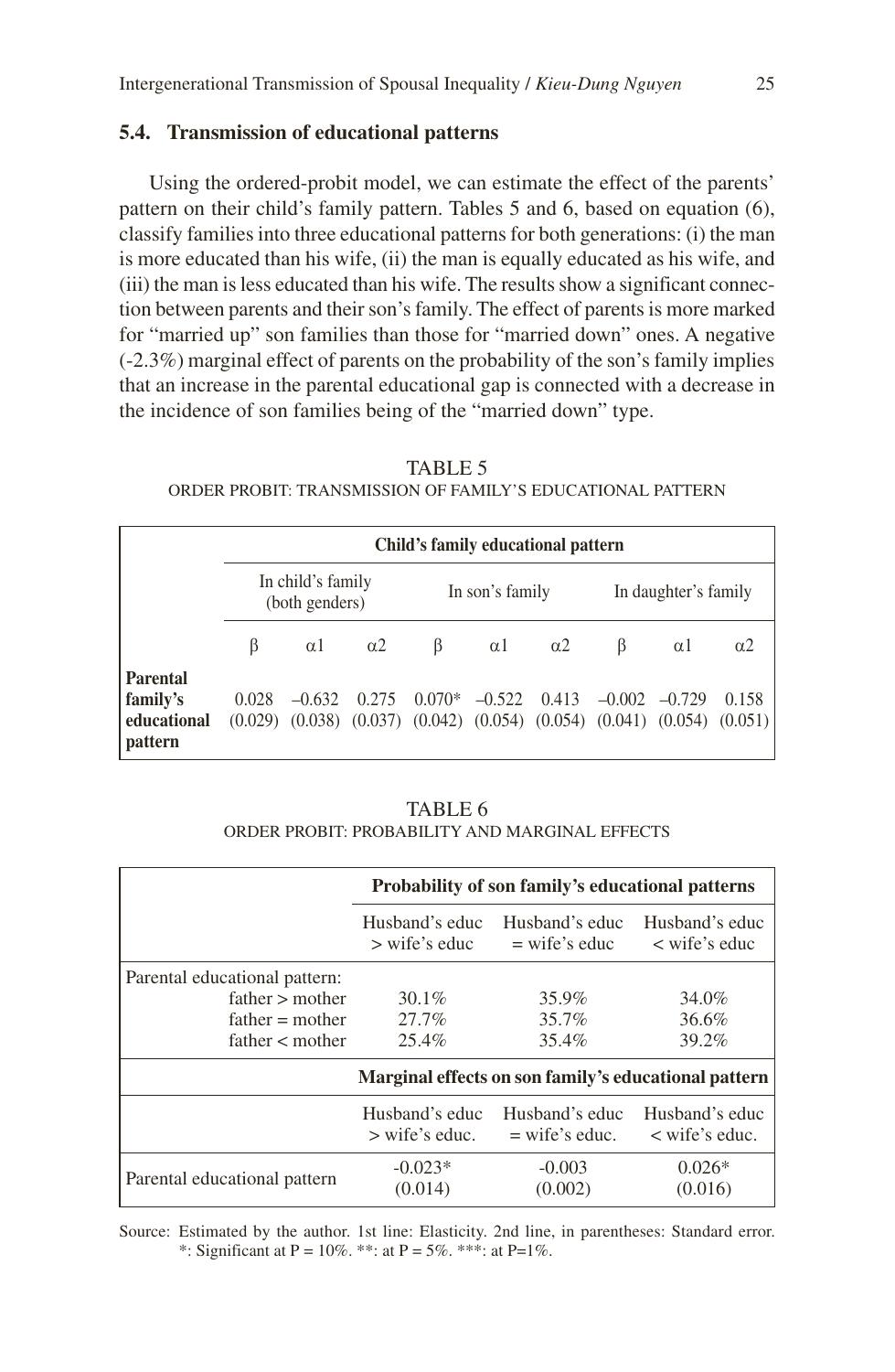Mare (2016) documented a U-shaped curve in educational homogamy during the 20<sup>th</sup> century in the US. He also showed a notable transmission of homogamy across generations. An explanation for this fact is the socio-economic reproduction at the intra-household level. The transmission also contributed to the trend in spousal resemblance in educational attainment. Homogamy was found much more likely among people who went to the same or nearby university (Nielsen & Svarer, 2009). Gonalons-Pons & Schwartz (2017) investigated the US data for the period 1970-2013 and argued that an increase in earnings homogamy is mainly led by alternations in the allocation of labor market time rather than alternations in assortative mating on earnings. Andrade & Thomsen (2018) investigated Danish population data and insisted on a reduction in educational homogamy between 1984 and 2013. But the odds ratios of having educational resemblance among university graduate couples were still remarkable. Also, returns to education contributed very little in explaining the homogamy patterns of the period.

In summary, the empirical section showed a transmission from parents to sons' family in income, wage, work duration, and educational disparities. The findings are consistent with those of many past works in economics and other social sciences on the transmission of marital preference, gender-role attitude, and marital choices across generations (e.g., Bisin & Verdier, 2001; Charles & Hurst, 2003; Fernandez *et al.*, 2004; Farre & Vella, 2013). Some of the past works indicated that sons mimic their parents more than daughters regarding gender-role attitudes (Powell & Steelman, 1982; Kulik 2002) or earnings (Chadwick & Solon, 2002). This section also emphasized the role of marital sorting in the transmission of the disparities and explores the reproduction of educational patterns across generations.

#### **6. Conclusion**

The study provides the first evidence on the transmission of spousal inequalities across generations. It shows a similarity in inequalities of income, wage, work hours, and education between parents' and son's family but those between parents and daughter's family are insignificant. The study most relating ours is Fernandez *et al.* (2004). Fernandez *et al.* suggest that sons use their mother working behavior as a stereotype in selecting a marital partner. That causes evolution in men's attitudes toward women's work and changes their preference for their wives' working behavior. They explain that the transmission of preferences influences women's education and labor choices across generations. In this paper, we also see the link between parents and son's family in inequalities due to the transmission of preferences. The findings of our study may reflect the biological transmission and imitation of attitude among generations as well. Using PSID, we can benefit from the intergenerational and the panel structure. The disadvantages of PSID are the small sample size and the asymmetric structure of income data between a wife and a husband in the same family. Nonetheless, the research results contribute to the theories of intergenerational mobility, income distribution, and intra-household resource allocation.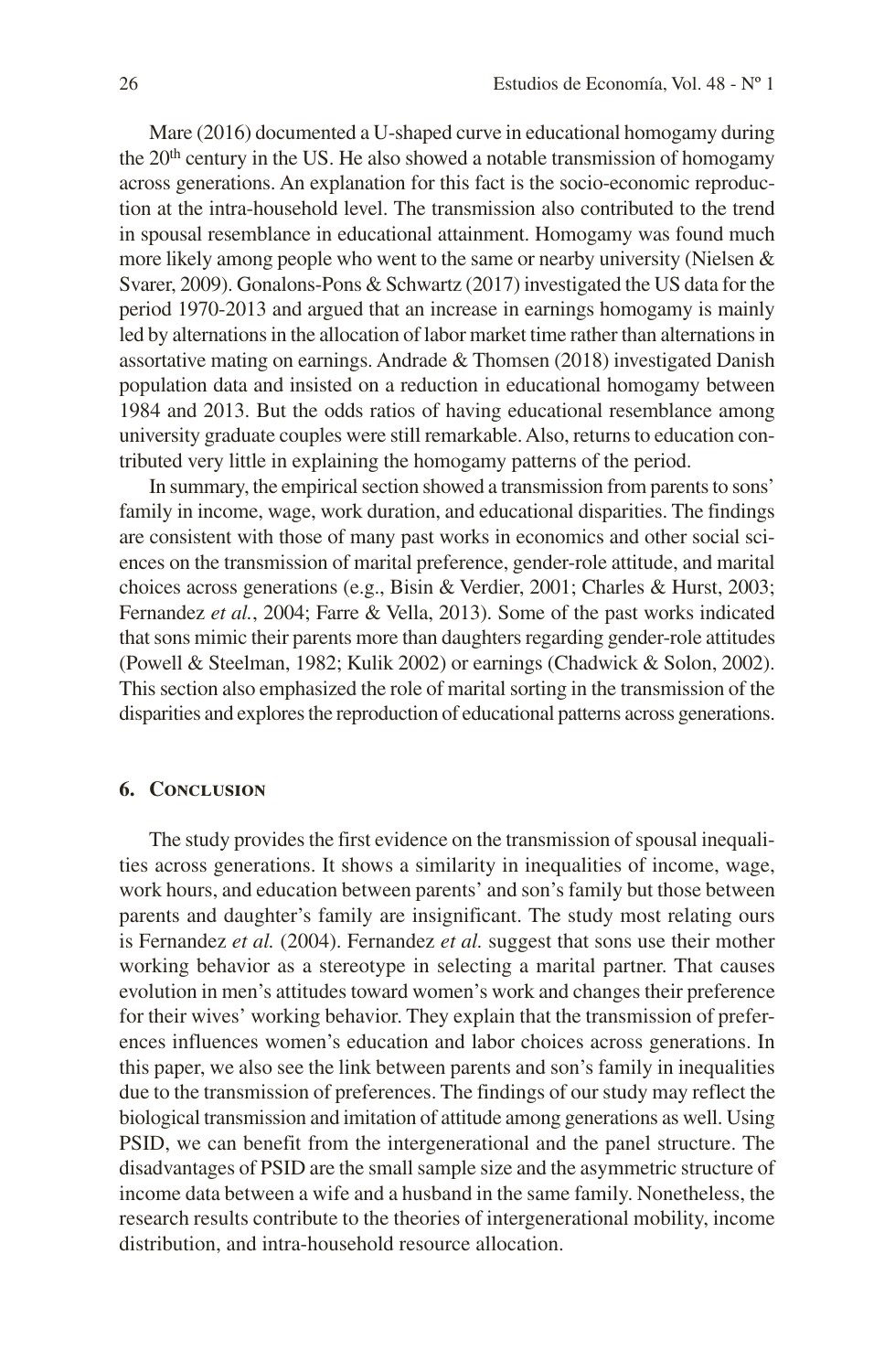## **References**

- Addio, A. (2007). "Intergenerational Transmission of Disadvantage: Mobility or Immobility across Generations? A Review of the Evidence for OECD Countries", Working Paper, No. 52. OECD. DELSA/ELSA/WD/SEM.
- Aguero, J. and M. Ramachandran (2018). "The Intergenerational Transmission of Schooling among the Education-rationed", *Journal of Human Resources*, 0816-8143R.
- Aizer, A. (2010). "The Gender Wage Gap and Domestic Violence", *American Economic Review*, Vol. 100(4); 1847-1859.
- Altonji, J. and T. Dunn (2000). "An Intergenerational Model of Wages, Hours and Earnings", *Journal of Human Resources*, Vol. 35(2); 221-58.
- Altonji, J. and T. Dunn (2012). "Relationships among the Family Incomes and Labor Market Outcomes of Relatives", Polachek, S. and Tatsiramos, K. (Ed.) 35th Anniversary Retrospective (*Research in Labor Economics*, Vol. 35; 761-802).
- Andrade, S. and J. Thomsen (2019). "Educational Assortative Mating: A Micro-Educational Approach", *The British Journal of Sociology*, Vol. 70(4); 1245-1275.
- Becker, G. and N. Tomes (1979)*.* "An Equilibrium Theory of the Distribution of Income and Intergenerational Mobility", *Journal of Political Economy*, Vol. 87(6); 1153-1189.
- Becker, G. and N. Tomes (1986). "Human Capital and the Rise and Fall of Families"*, Journal of Labor Economics,* Vol. 4(3); S1-S39.
- Beegle K., E. Frankenberg, and D. Thomas (2001). "Bargaining Power within Couples and Use of Prenatal and Delivery Care in Indonesia", RAND Working Paper.
- Behrman, J. and J. Hoddinott (2005). "Programme Evaluation with Unobserved Heterogeneity and Selective Implementation: The Mexican PROGRESA Impact on Child Nutrition", *Oxford Bulletin of Economics and Statistics*, Vol. 67(4); 547-569.
- Bergstrom, T. (1996). "Economics in a Family Way", *Journal of Economic Literature*, Vol. XXXIV; 1903-1934.
- Bertrand M., E. Kamenica, and J. Pan (2015). "Gender Identity and Relative Income within Household", *The Quarterly Journal of Economics*, Vol. 130(2); 571-614.
- Bisin, A. and T. Verdier (2000). "Beyond the Melting Pot: Cultural Transmission, Marriage, and the Evolution of Ethnic and Religious Traits", *The Quarterly Journal of Economics*, Vol. 115(3); 955-988.
- Bjorklund A., M. Lindahl, and Plug. E. (2006). "The Origins of Intergenerational Associations: Lessons from Swedish Adoption Data", *The Quarterly Journal of Economics*, Vol. 121(3); 999-1028.
- Blau, D. (1998). "The Well-Being of American Women: 1970-1995", *Journal of Economic Literature*, Vol. 36(1); 112-165.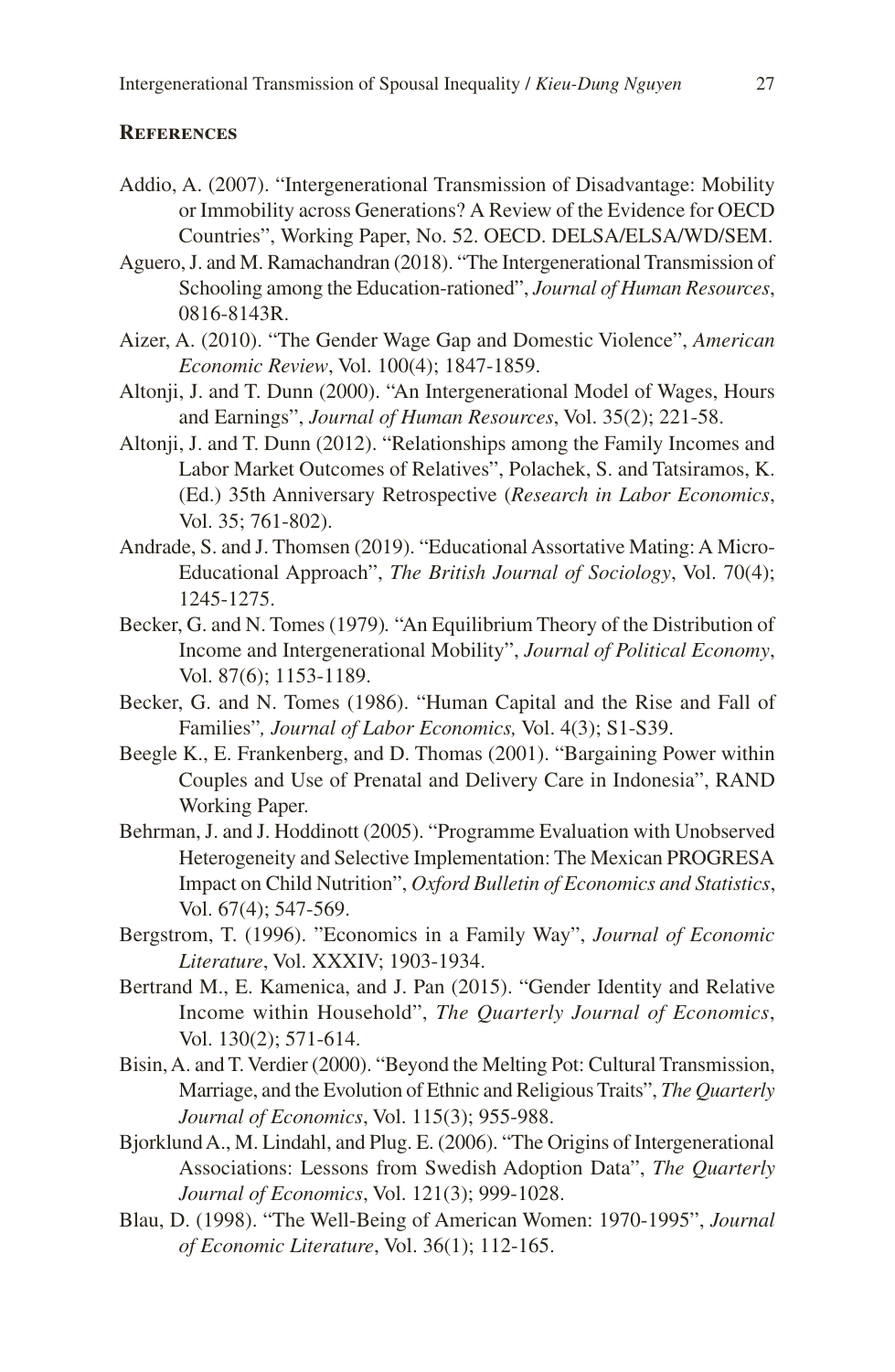- Blau D., L. Kahn, A. Liu, and K. Papps (2013). "The Transmission of Women's Fertility, Human Capital, and Work Orientation across Immigrant Generations", *Journal of Population Economics*, Vol. 26(2); 405-35.
- Bobonis, G. (2009). "Is the Allocation of Resources within the Household Efficient? New Evidence from a Randomized Experiment", *Journal of Political Economy*, Vol. 117 (3); 453-503
- Borjas, G. (2006). "Do Foreign Students Crowd Out Native Students from Graduate Programs?", In Ronald G. Ehrenberg and Paula E. Stephan (eds.) Science and the University, Madison: University of Wisconsin Press.
- Browning, M. and M. Gørtz (2012). "Spending Time and Money within the Household", *The Scandinavian Journal of Economics,* Vol. 114(3); 681-704.
- Bütikofer, A. (2013). "Revisiting 'Mothers and Sons' Preference Formation and the Female Labor Force in Switzerland", *Labour Economics*, Vol. 20; 82-91.
- Campos-Vazquez, R. and R. Velez-Grajales (2014). "Female Labour Supply and Intergenerational Preference Formation: Evidence for Mexico", *Oxford Development Studies*, Vol. 42(4); 553-569.
- Card, D. (2005). "Is the New Immigration Really So Bad?", *Economic Journal*, Vol. 115(507); F300-323.
- Chadwick, L. and G. Solon (2002), "Intergenerational Income Mobility among Daughters", *American Economic Review*, Vol. 92(1); 335-344.
- Chetty R., N. Hendren, P. Kline, E. Saez, and N. Turner (2014). "Is the United States Still a Land of Opportunity? Recent Trends in Intergenerational Mobility", *American Economic Review: Papers and Proceedings*, Vol. 104(5); 141-147.
- Chiappori, P. (1992). "Collective Labor Supply and Welfare", *Journal of Political Economy*, Vol. 100(3); 437-67.
- Chiappori, P. and C. Meghir (2014). "Intra-household Inequality", Discussion Paper No. 1948, Cowles Foundation.
- Corak, M. (2020). "The Canadian Geography of Intergenerational Income Mobility", *The Economic Journal*, Vol. 130(631); 2134-2174.
- Couch, K. and T. Dunn (1997). "Intergenerational Correlations in Labor Market Status: A Comparison of the United States and Germany", *Journal of Human Resources.*
- Del Boca D., M. Locatelli, and S. Pasqua (2000). "Employment Decisions of Married Women: Evidence and Explanations", *Labour*, Vol. 14; 35-52.
- Deutscher, N. and B. Mazumder (2020). "Intergenerational Mobility across Australia and the Stability of Regional Estimates", *Labour Economics*, Vol. 66.
- Donni, O. and S. Ponthieux (2011). "Economic Approaches to Household Behavior: From the Unitary Model to Collective Decisions", *Travail, Genre et Sociétés*, Vol. 26(2).
- Dustmann, C. (2005). "Intergenerational Mobility and Return Migration: Comparing Sons of Foreign and Native Born Fathers", CREAM Discussion Paper No 05/05, London.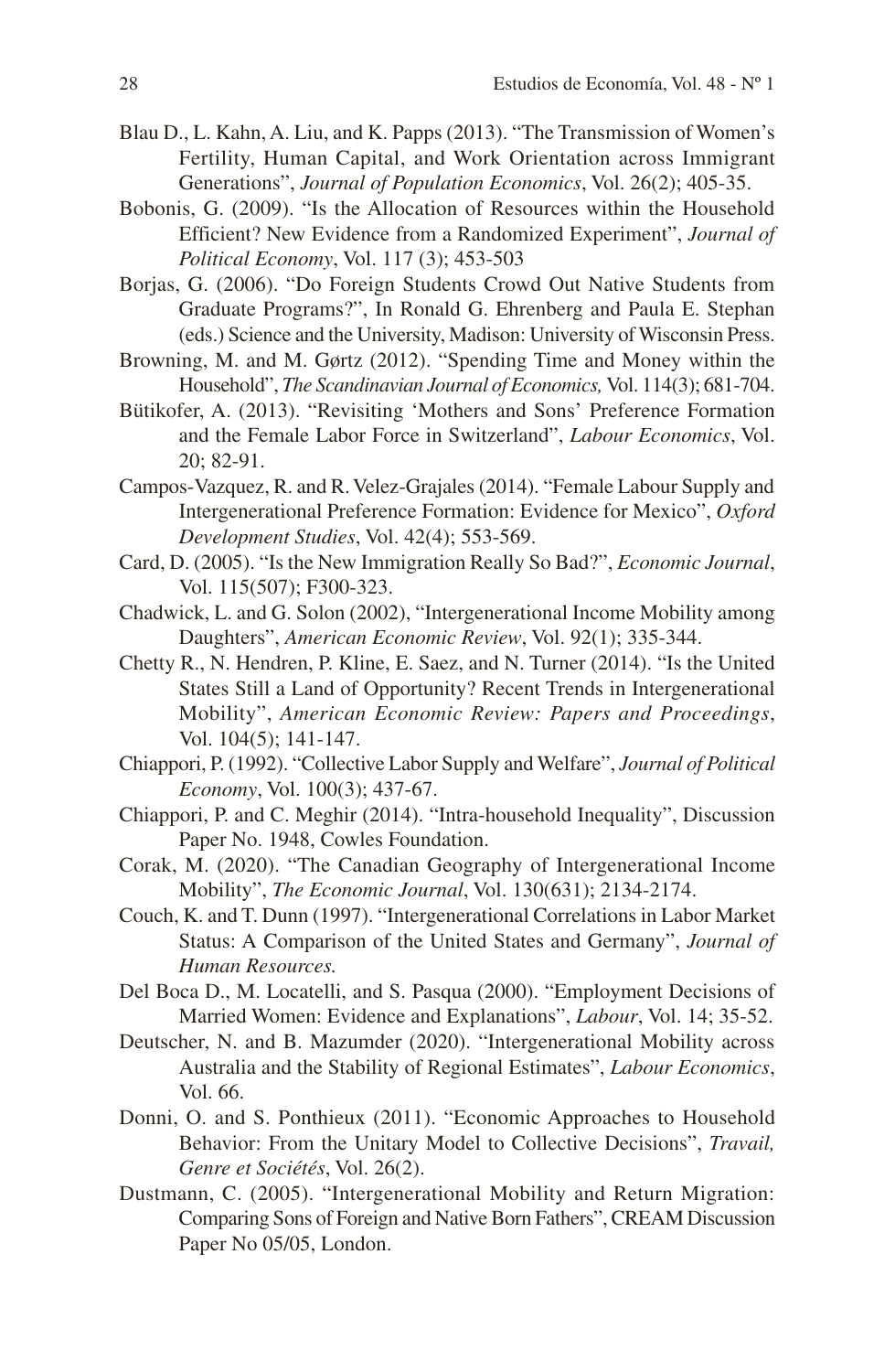- Eika L., M. Mogstad, and B. Zafar (2019). "Educational Assortative Mating and Household Income Inequality", *Journal of Political Economy*, Vol. 127(6).
- Ermisch J., M. Francesconi, and T. Siedler (2006). "Intergenerational Mobility and Marital Sorting"*, The Economic Journal*, Vol. 116(513); 659-679.
- Esteve A., C. Schwartz, J. Van Bavel, I. Permanyer, M. Klesment, and J. Garcia (2016). "The End of Hypergamy: Global Trends and Implications", *Population Development Review*, Vol. 42(4); 615-625.
- Farre, L. and S. Vella (2013). "The Intergenerational Transmission of Gender Role Attitudes and its Implications for Female Labour Force Participation", *Economica*, Vol. 80(318); 219-247.
- Fernández R., A. Fogli, and C. Olivetti (2004). "Mothers and Sons: Preference Formation and Female Labor Force Dynamics", *The Quarterly Journal of Economics,* Vol. 119(4); 1249-1299.
- Fernández R., N. Guner, and J. Knowles (2005). "Love and Money: a Theoretical and Empirical Analysis of Household Sorting and Inequality", *The Quarterly Journal of Economics*, Vol. 120; 273-344.
- Figari F., H. Immervoll, H. Levy, and H. Sutherland (2007). "Inequalities within Couples: Market Incomes and the Role of Taxes and Benefits in Europe", IZA DP No. 3201.
- Francesconi, J. and M. Ermisch (2002). "Intergenerational Social Mobility and Assortative Mating in Britain", Discussion Paper No. 465 University of Essex and IZA, Bonn.
- Frick, J. and G. Wagner (2000), "Short Term Living Conditions and Long Term Prospects of Immigrant Children in Germany", Discussion Paper No. 229, German Institute for Economic Research, Berlin.
- Fuchs, V. (1986). "His and Hers: Gender Differences in Work and Income, 1959- 1979", *Journal of Labor Economics*, Vol. 4; S245-S277.
- Glauber, R. and K. Gozjolko (2011). "Do Traditional Fathers Always Work More? Gender Ideology, Race, and Parenthood", *Journal of Marriage and Family*, Vol. 73(5), 1133-1148.
- Gonalons-Pons, P. and C. Schwartz (2017). "Trends in Economic Homogamy: Changes in Assortative Mating or the Division of Labor in Marriage?", *Demography*, Vol. 54 (3); 985-1005.
- Greenwood J., N. Guner, G. Kocharkov, and C. Santos (2014). "Marry Your Like: Assortative Mating and Income Inequality", *American Economic Review*, Vol. 104(5); 348-353.
- Gupta, N. and L. Stratton (2010). "Examining the Impact of Alternative Power Measures on Individual Time Use in American and Danish Couple Households", *Review of Economics of the Household*, Vol. 8(3); 325-343.
- Haddad, L. and R. Kanbur (1990). **"**How Serious is the Neglect of Intra-Household Inequality", *Economic Journal*, Vol. 100(402).
- Hayghe, H. (1993). "Working Wives' Contributions to Family Income", *Monthly Labor Review*, Vol. 116(8); 39-43.
- Hellerstein, J. and M. Morrill (2011). "Dads and Daughters: The Changing Impact of Fathers on Women's Occupational Choices", *Journal of Human Resources*, Vol. 46(2); 333-372.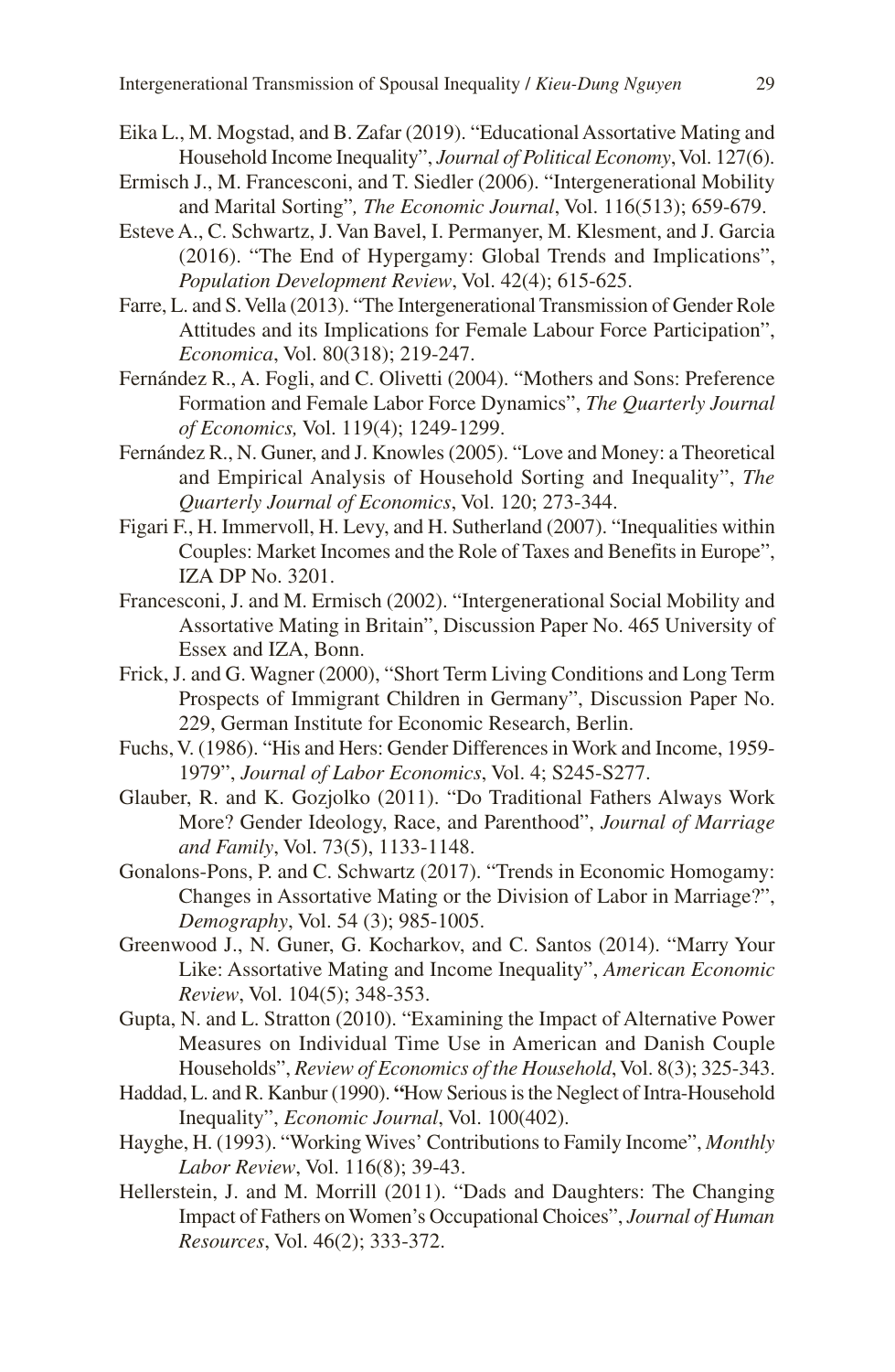- Hoddinott, J. and L. Haddad (1995). "Does Female Income Share Influence Household Expenditures? Evidence from Cote-d'Ivoire", *Oxford Bulletin of Economics and Statistics*, Vol. 57(1), 77-95.
- Huang, J. (2013). "Intergenerational Transmission of Educational Attainment: The Role of Household Assets", *Economics of Education Review*, Vol. 33; 112-123.
- Huato, J. and K. Zeno (2009). "Class, Race, and the Spousal Income Gap: The Effects of Family Income, Educational Attainment, and Race-Ethnicity on the Husband-Wife Income Ratio in the United States, 1980, 1990, 2000", *American Behavioral Scientist*, Vol. 53; 261-275.
- Jensen, R. (2012). "Do Labor Market Opportunities Affect Young Women's Work and Family Decisions? Experimental Evidence from India". *The Quarterly Journal of Economics*, Vol. 127(2); 753-792.
- Chinhui, J. and K. Murphy (1997). "Wage Inequality and Family Labor Supply", *Journal of Labor Economics*, Vol. 15(1); 72-97.
- Kailaheimo-Lönnqvist S., E. Kilpi-Jakonen, and A. Tanskanen (2019). "Behind Every Successful (Wo)man is a Successful Parent-in-Law? The Association between Resources of the Partner's Parents and Individual's Occupational Attainment", *Research in Social Stratification and Mobility*, Vol. 64.
- Kalugina E., N. Radtchenko, and C. Sofer (2009). "Intra-Household Inequality in Transitional Russia", *Review of Economics of the Household*, Vol. 7(4), 447-471.
- Kanbur, R. and L. Haddad (1994). "Are Better-off Households more Unequal or less Unequal", *Oxford Economic Papers-New Series*, Vol. 46(3); 445-458.
- Kawaguchi, D. and J. Miyazaki (2009). "Working Mothers and Sons' Preferences Regarding Female Labor Supply: Direct Evidence from Stated Preferences", *Journal Population Economics*, Vol. 22(1); 115-130.
- Kulik, L. (2002). "Like-Sex Versus Opposite-Sex Effects in Transmission of Gender Role Ideology From Parents to Adolescents in Israel", *Journal of Youth and Adolescence,* Vol. 31(6).
- Kulkarni, V. (2015). "Her Earnings: Exploring Variation in Wives' Earning Contributions Across Six Major Asian Groups and Whites", *Social Science Research*, Vol. 52; 539-557.
- Lam, D. and F. Schoeni (1993), "Effects of Family Background on Earnings and Returns to Schooling: Evidence from Brazil*"*, *Journal of Political Economy*, Vol. 101(4); 710-740.
- Lam, D. and F. Schoeni (1994). "Family Ties and Labor Markets in the United States and Brazil"*, Journal of Human Resources*, Vol. 29(4); 1235-1258.
- Lee, C. and G. Solon (2009). "Trends in Intergenerational Income Mobility", *The Review of Economics and Statistics*, Vol. 91(4); 766-772.
- Li, Z. and L. Liu (2019). "Preference or Endowment? Intergenerational Transmission of Women's Work Behavior and the Underlying Mechanisms", *Journal of Population Economics*, Vol. 32(4); 1401-1435.
- Liu, H. and J. Zeng (2009). "Genetic Ability and intergenerational Earnings Mobility", *Journal of Population Economics*, Vol. 22; 75-95.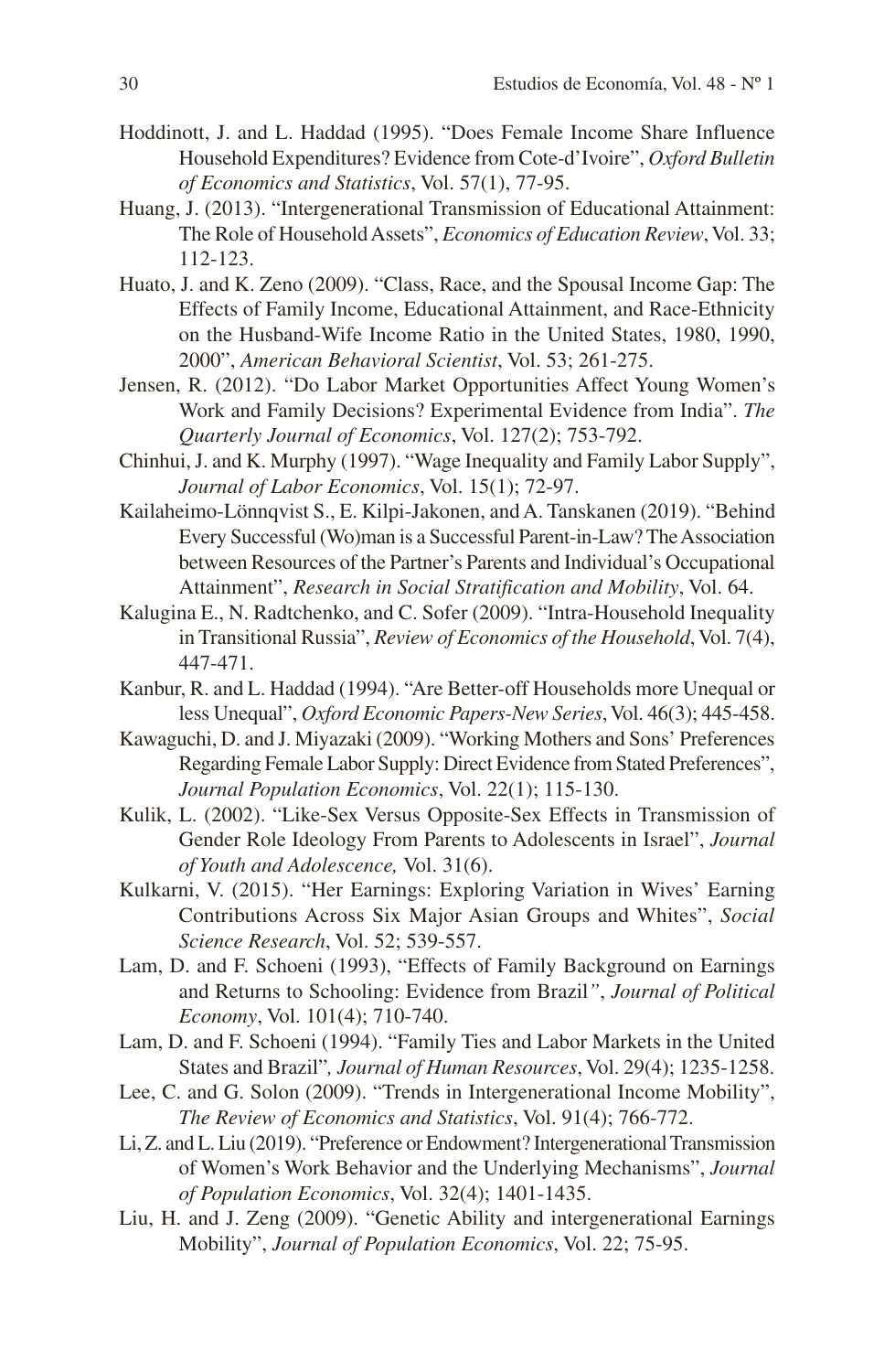- Lundberg, S. and R. Pollak (1996). "Bargaining and Distribution in Marriage", *Journal of Economic Perspective*, Vol. 10 (4); 139-158.
- Mare, R. (2016). "Educational Homogamy in Two Gilded Ages: Evidence from Intergenerational Social Mobility Data", *The ANNALs of the American Academy of Political and Social Science*, Vol. 663(1); 117-139.
- Moeeni, S. (2019). "Married Women's Labor Force Participation and Intra-Household Bargaining Power", Empirical Economics, Forthcoming.
- Morrill, M. and T. Morrill (2013). "Intergenerational Links in Female Labor Force Participation", *Labour Economics*, Vol. 20; 38-47.
- Mogstad, M. (2017), "*The Human Capital Approach to Intergenerational Mobility", Journal of Political Economy*, Vol. 125(6); 1862-1868.
- Neidhöfer G., J. Serrano, and L. Gasparini (2018). "Educational Inequality and Intergenerational Mobility in Latin America: A New Database", *Journal of Development Economics*, Vol. 134; 329-349.
- Nielsen, H. and M. Svarer (2009). "Educational Homogamy: How Much is Opportunities?", *Journal of Human Resources*, Vol. 44(4); 1066-1086.
- Nguyen, D. (2013). "Postpatriarchy", *Journal of Research in Gender Studies*, Vol. 3(2); 27-47.
- Nguyen, D. (2019). "Fertility and Family Labor Supply: Evidence from the United States", *Asia-Pacific Social Science Review*, Vol. 19 (2); 206-217.
- Nguyen D., A. Tran, and T. Phan (2018). "Child Custody and Family Labor Supply: Evidence from the United States", *Labour*, Vol. 32(1); 74-92.
- Nguyen, D., A. Tran, and T. Nguyen (2021a). "Social Insurance Reform and Absenteeism in Vietnam", *International Journal of Social Welfare*, 30(2): 193-207.
- Nguyen, K.D., D.T. Nguyen, D.D. Nguyen, and V.A. Tran (2021b). "Labor Law Reform and Labor Market Outcomes in Vietnam", Asia and the Pacific Policy Studies, forthcoming.
- Oreffice S. (2007). "Did the Legalization of Abortion Increase Women's Household BargainingPower? Evidence from Labor Supply", *Review Economic Household*, Vol. 5; 181-207.
- Österbacka, E. (2001). "Family Background and Economic Status in Finland", *Scandinavian Journal of Economics*. Vol. 103; 467-84.
- Papapetrou, E. and P. Tsalaporta (2018). "Is There a Case for Intergenerational Transmission of Female Labour Force Participation and Educational Attainment? Evidence from Greece during the Crisis", *Labour*, Vol. 32(4); 237-258.
- Platt, L. and J. Polavieja (2016). "Saying and Doing Gender: Intergenerational Transmission of Attitudes towards the Sexual Division of Labour", *European Sociological Review*, Vol. 32(6); 820-834.
- Pollak, R. (2005). "Bargaining Power in Marriage: Earnings, Wage Rates, and Household Production", NBER, Working Paper #11239.
- Powell, B. and L. Steelman (1982). "Testing an Under-tested Comparison: Maternal Effects on Sons'and Daughters' Attitudes toward Women in the Labor Force", *Journal of Marriage and Family*, Vol. 44 (2), 349-355.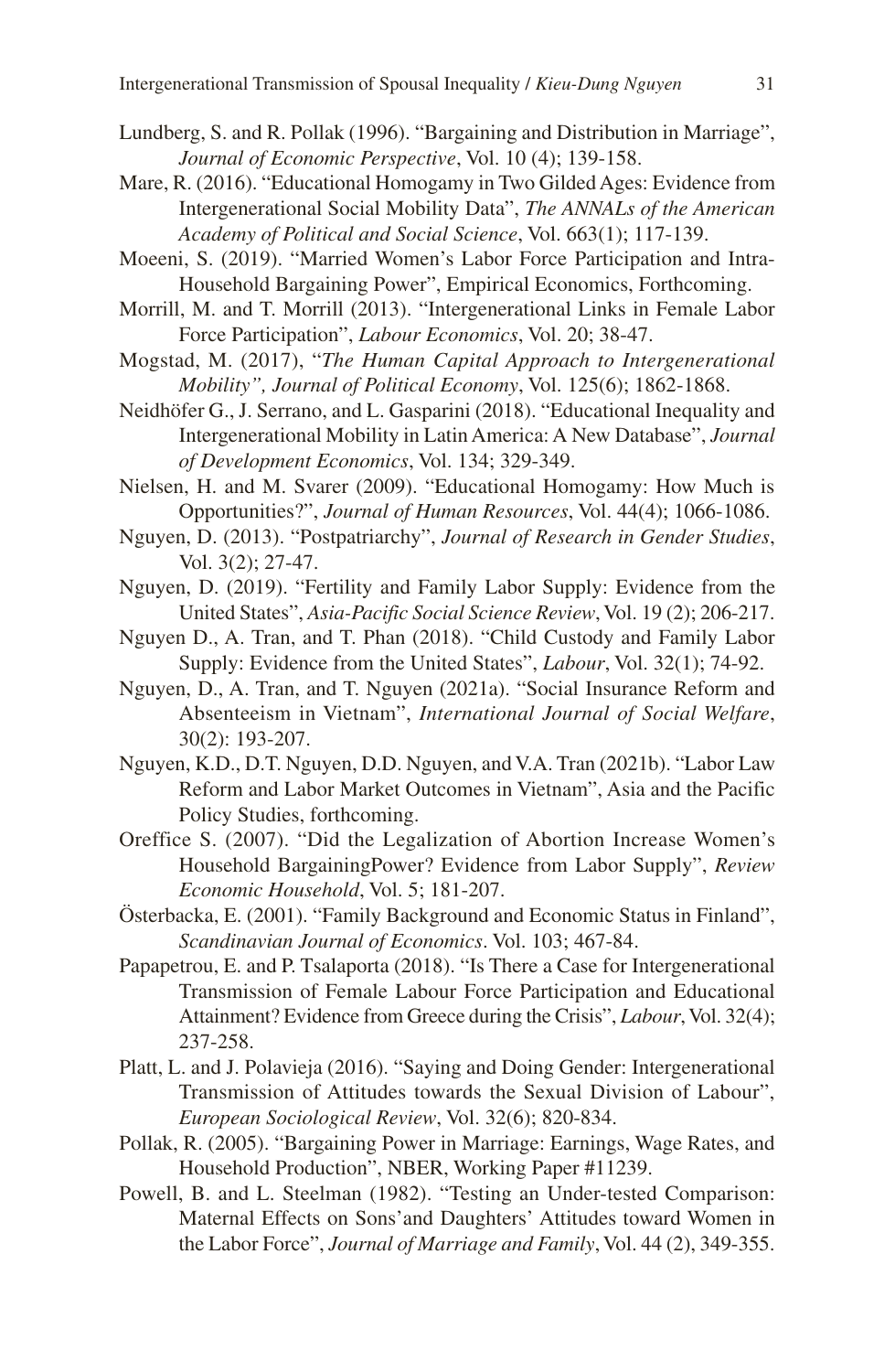- PSID (2020). "Panel Study of Income Dynamics, Public Use Dataset", Produced and distributed by the Survey Research Center, Institute for Social Research, University of Michigan, Ann Arbor, MI.
- Quisumbing, A. and J. Maluccio (2003). "Resources at Marriage and Intra-household Allocation: Evidence from Bangladesh, Ethiopia, Indonesia, and South Africa", *Oxford Bulletin of Economics and Statistics*, Vol. 65(3); 283-28.
- Raley S., M. Mattingly, and S. Bianchi (2006). "How Dual are Dual-Income Couples? Documenting Change from 1970 to 2001", *Journal of Marriage and Family*, Vol. 68(1); 11-28.
- Siow, A. (2015). "Testing Becker's Theory of Positive Assortative Matching", *Journal of Labor Economics*, Vol. 33(2); 409-441.
- Solon, G. (1992). "Intergenerational Income Mobility in the United States", *American Economic Review*, Vol. 82(3); 393-408.
- Stephens, M. (2002). "Worker Displacement and the Added Worker Effect", *Journal of Labor Economics*, Vol. 20(3); 504-537.
- Stuhler, J. (2018). "A Review of Intergenerational Mobility and its Drivers", Publications Office of the European Union, Luxembourg.
- Thomas, D. (1990). "Intra-household Resource Allocation: An Inferential Approach", *Journal of Human Resources*, Vol. 25(4); 635-64.
- Van Putten A., P. Dykstra, and J. Schippers (2008). "Just Like Mom? The Intergenerational Reproduction of Women's Paid Work", *European Sociological Review*, Vol. 24; 435-449
- Winkler, A. (1998). "Earnings of Husbands and Wives in Dual-Earner Families", Monthly Labor Review, April.
- Winslow-Bowe, S. (2009). "Husbands' and Wives' Relative Earnings: Exploring Variation by Race, Human Capital, Labor Supply, and Life Stage", *Journal of Family Issues*, Vol. 30(10); 1405-1432.
- Woolley, F. and J. Marschall (1994). "Measuring Inequality Within the Household", *Review of Income and Wealth*, Vol. 40(4); 415-431.
- Zhang H., F. Law, D. Hu, S. Fan, and P. Yip (2015), "Profiles of Higher Earning Wives in Hong Kong and the Implications for Marital Satisfaction", *Journal of Sex and Marital Therapy*, Vol. 41(5); 457-466.